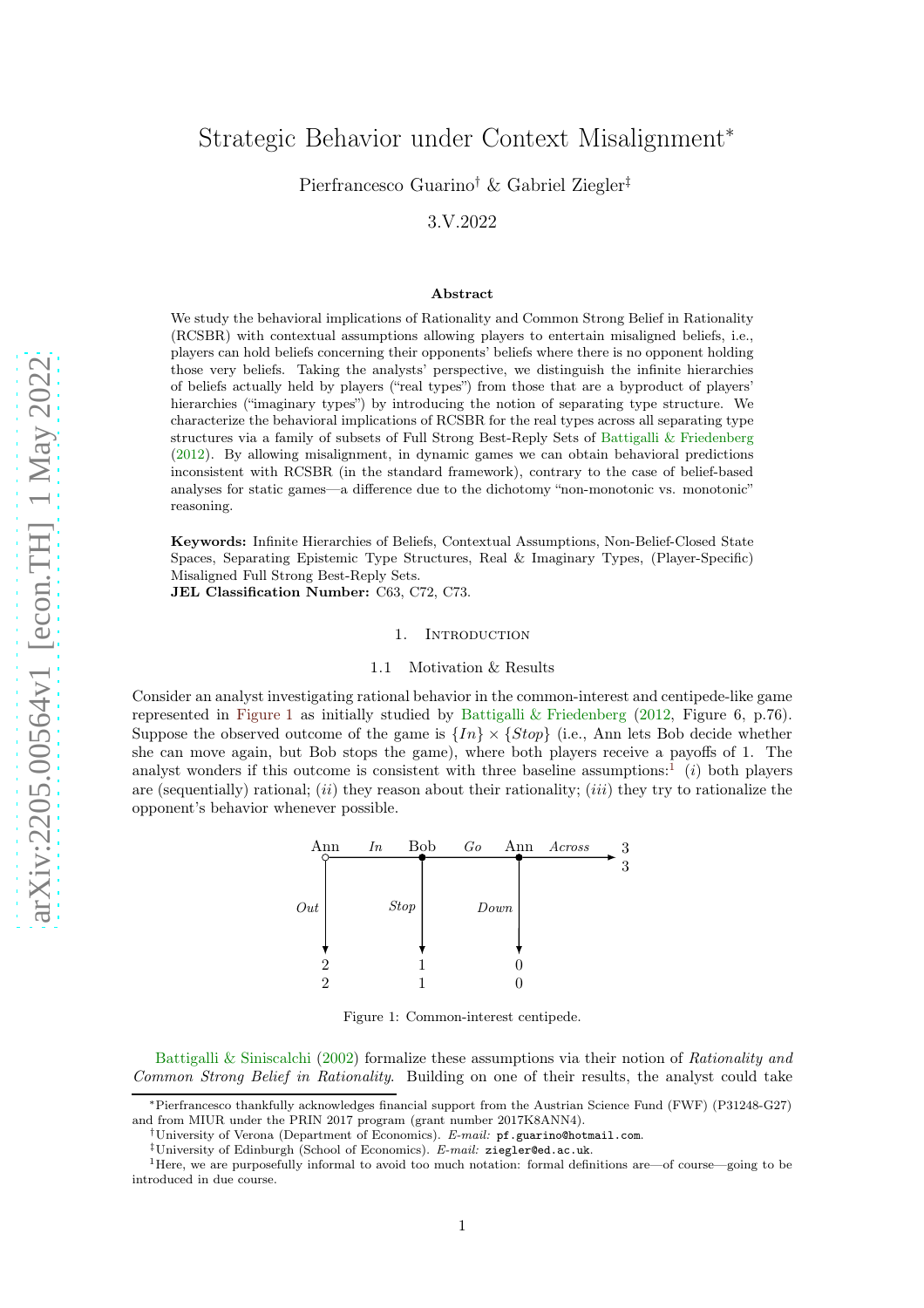<span id="page-1-5"></span>the predictions of *Strong Rationalizability*<sup>[2](#page-1-0)</sup> of [Pearce](#page-23-0) [\(1984](#page-23-0), Definition 9, p.1042) and [Battigalli](#page-22-2) [\(1997,](#page-22-2) Definition 2, p.46) as the behavioral implications corresponding to these assumptions. In [Figure 1,](#page-0-0) this procedure would yield the standard backward (and forward) induction prediction of  ${In-Across} \times {Go}$ , which rules out the observed outcome. Upon further scrutiny, the analyst realizes that Strong Rationalizability only captures the aforementioned baseline assumptions when there is the additional assumption that there are no exogenous restrictions on the reasoning process of the players and this assumption itself is transparent<sup>[3](#page-1-1)</sup> to the players. [Battigalli & Friedenberg](#page-22-0) [\(2012\)](#page-22-0) study the implications on behavior robust to any such exogenous, but transparent, restric-tion on reasoning and characterize it via the family of Full Strong Best-Reply Sets.<sup>[4](#page-1-2)</sup> In [Figure 1,](#page-0-0) besides the outcome corresponding to Strong Rationalizability, any other Full Strong Best-Reply Set would predict Ann to play  $Out$ . Thus, even these weaker assumptions rule out the observed outcome and would predict each player to obtain a payoff of at least 2.

However, the baseline assumptions do not specify whether or not any restriction on reasoning should be transparent between the players. Indeed, relaxing this assumption and characterizing the robust behavioral implications is the main goal of this paper and, after doing so, we show that the observation of  $\{In\} \times \{Stop\}$  is consistent with the baseline assumptions, but it requires players to reason in a misaligned manner, which me make precise in a conceptual contribution of this paper.

Going beyond the motivating example and getting slightly more formal, imagine an analyst involved in the study of any strategic interaction with complete information. Being confident concerning the rules of the game and the payoff functions, the analyst contemplates the following scenario concerning the players in the strategic interaction under scrutiny:

- 1) they hold beliefs in a specific subset in the set of all possible beliefs they can have, i.e., we are in presence of contextual assumptions, which are assumptions on what players consider or do not consider possible;
- 2) there is the possibility that they can have misaligned beliefs, i.e., a player can hold beliefs concerning her opponents' beliefs where actually there is no opponent that holds these beliefs or—in other words—she can be 'wrong' concerning the beliefs held by her opponents.

Given this setting, the analyst would like to obtain the behavioral predictions stemming from a version of the assumption that players are rational and there is common belief in rationality.

Epistemic game theory<sup>[5](#page-1-3)</sup> has extensively studied this problem in *absence* of misaligned beliefs for different classes of games and different notions of rationality, as in [Brandenburger & Dekel](#page-22-3) [\(1987\)](#page-22-3), [Brandenburger & Friedenberg](#page-23-1) [\(2010\)](#page-23-1), and [Battigalli & Friedenberg](#page-22-0) [\(2012\)](#page-22-0).<sup>[6](#page-1-4)</sup> To obtain these results, the authors of these works performed the following steps: (1) they fixed a class of games as the focus of their analysis; (2) they established the opportune kind of epistemic type structures as the theoretical framework where to formalize the assumptions of interest for their analysis; (3) they defined an appropriate notion of rationality as the assumption under scrutiny with the language provided by the aforementioned theoretical framework; (4) they introduced appropriate modal operators to capture the forms of interactive reasoning of interest; (5) they derived the behavioral predictions corresponding to the—iterated—application of the previously defined modal operator of interest on the appropriate notion of rationality within a given epistemic type structure. In this line of research, the "contextual assumptions" element enters into their analysis at the very last stage: in fixing a given epistemic type structure, these authors address the

<span id="page-1-0"></span><sup>2</sup>A common name for this solution concept—only hinted in [Pearce](#page-23-0) [\(1984](#page-23-0)), but adopted in [Battigalli](#page-22-2) [\(1997](#page-22-2)) and subsequent work—is "Extensive-Form Rationalizability". Here we employ a terminology introduced in [Battigalli](#page-22-4) [\(1999](#page-22-4)), which distinguishes this solution concept from other forms of Rationalizability that can be formalized for the analysis of dynamic games in their extensive form (i.e., Initial (or Weak) Rationalizability à la [Ben-Porath](#page-22-5) [\(1997](#page-22-5)) and Backward Rationalizability à la [Penta](#page-23-2) [\(2015](#page-23-2))). For the latter, see also [Perea](#page-23-3) [\(2014](#page-23-3)), [Battigalli & De Vito](#page-22-6) [\(2021](#page-22-6)), and [Catonini & Penta](#page-23-4) [\(2022](#page-23-4)).

<span id="page-1-1"></span> $3$ That is, common knowledge in the informal sense of the term.  $4$ The terminology varies. These objects are called

<span id="page-1-2"></span>These objects are called "Extensive-Form Best Response Sets" in [Battigalli & Friedenberg](#page-22-0) [\(2012,](#page-22-0) Definition 9, p.63), whereas they are called "Full Extensive-Form Best-Reply Sets" in [Dekel & Siniscalchi](#page-23-5) [\(2015](#page-23-5), Definition 12.29, p.680). We opt for the name "Full Strong Best-Reply Sets" by partially following [Dekel & Siniscalchi](#page-23-5) [\(2015](#page-23-5), Definition 12.29, p.680), but—at the same time—stressing the relation of this solution concept to Strong Rationalizability (and the related terminology, as described in [Footnote 2\)](#page-1-0).

<sup>&</sup>lt;sup>5</sup>Concerning epistemic game theory, see the survey by [Dekel & Siniscalchi](#page-23-5) [\(2015](#page-23-5)), or [Perea](#page-23-6) [\(2012\)](#page-23-6) and [Battigalli et al.](#page-22-7) [\(Work in Progress](#page-22-7)), that are two textbooks completely devoted to the topic.

<span id="page-1-4"></span><span id="page-1-3"></span><sup>6</sup>See also [Brandenburger et al.](#page-22-8) [\(2021](#page-22-8)), who study the implications of finite-order reasoning in dynamic games.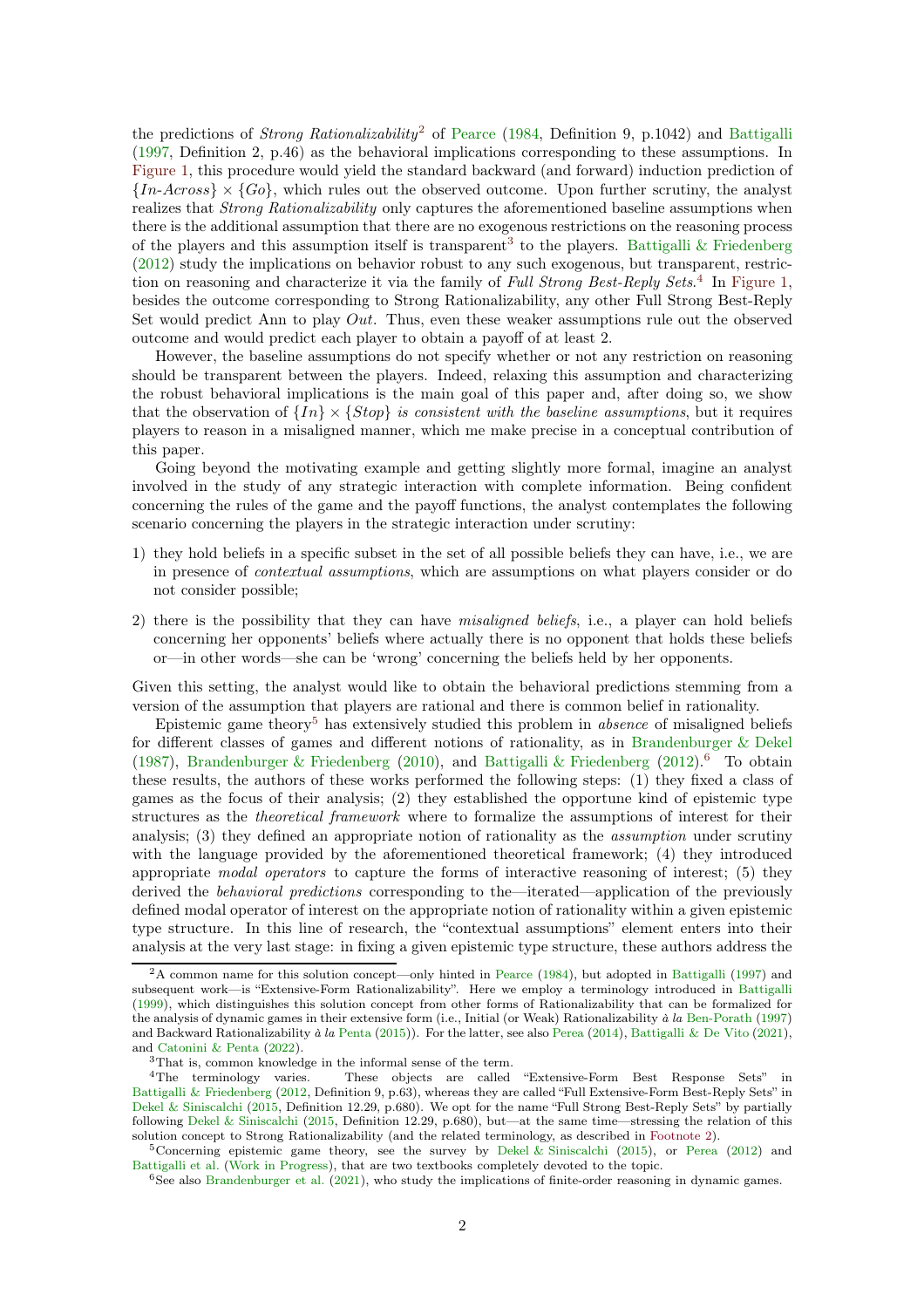<span id="page-2-1"></span>question of what are the behavioral implications that can be obtained when players hold a specific subset within the set of all possible beliefs they can have.<sup>[7](#page-2-0)</sup> Typically, these behavioral predictions take the form of product subsets of the strategy space with specific properties.

As already pointed out, rather crucially, these analyses (and the corresponding characterizations) rely on players being 'correct' with respect to the beliefs held by their opponents, i.e., for every infinite hierarchy of coherent beliefs of a player present in an epistemic type structure, there are related infinite hierarchies of beliefs of her opponents in the same epistemic type structure. In other words, the basic assumption of the endeavour is that the infinite hierarchies of coherent beliefs under scrutiny are transparent between the players. Thus, it seems most natural to investigate what are the behavioral predictions that a modeler—as an outside observer—can obtain when players can have misaligned beliefs. As a matter of fact, the importance of the present venture falls into the so-called *[Wilson](#page-24-0)'s doctrine* as put forth in Wilson [\(1987\)](#page-24-0): here, too, we are relaxing the common knowledge assumptions present in a game-theoretical analysis.

We perform our analysis by focusing on dynamic games, extending in particular [Battigalli & Friedenberg](#page-22-0) [\(2012\)](#page-22-0). With respect to the five stylized points above, these authors (1) focus on dynamic games, (2) employ epistemic type structures with belief functions opportunely defined to capture conditional beliefs, (3) study the notion of sequential rationality, (4) work with the strong belief operator of [Battigalli & Siniscalchi](#page-22-1) [\(2002](#page-22-1), Section 3), (5) and—finally—characterize the notion of Rationality and Common Strong Belief in Rationality across all epistemic type structures via the notion of Full Strong Best-Reply Sets. As a matter of fact, the choice of studying dynamic games somewhat bypassing static games is a conscious decision on our part. Indeed, by focusing on dynamic games (in their extensive form representation), we have static games as a degenerate case, which in turn allows us to uncover that the crucial distinction between these classes of games with respect to our analysis does not lie in the different representation, but rather in the dichotomy "non-monotonic vs. monotonic" reasoning which arises at the level of modal operators used to perform the epistemic analysis—a point which we address in detail in [Section 5.](#page-17-0)

Our primitive notion is that of infinite hierarchies of coherent beliefs, as formally introduced in [Section 2.4.](#page-7-0) Hence, we work with the canonical hierarchical structure, i.e., the type structure that is comprised of all those infinite hierarchies of coherent beliefs. Starting from this structure, we define a notion of state space (in [Definition 2.3\)](#page-10-0) as a subset of the universal state space induced by the canonical hierarchical structure. This is a crucial point, because this definition allows for a state space to be non-belief-closed (as in [Definition 2.4\)](#page-11-0), which is exactly how we capture misaligned beliefs, whereas typically the literature has focused on belief-closed state spaces, thus dropping the possibility of studying misaligned beliefs.

In [Section 3,](#page-12-0) we illustrate how it is possible to obtain a—somewhat naïve—form of 'closure' of a non-belief-closed state-space, to then perform the standard analysis: the idea would simply be to take a belief-closed state space that contains all the infinite hierarchies in the original non-beliefclosed-state-space. However, such a 'closure' would introduce spurious information, since those previously misaligned beliefs would now find support in the infinite hierarchies of coherent beliefs just introduced to 'close' the state space, and would then 'force' players to reason about types not actually contemplated by them, but only by the analyst. To explicitly avoid these side-effects, we introduce the novel notion of *separating closure* (as in [Definition 3.1\)](#page-13-0) to keep track of and distinguish the types in a state space that are *actual* infinite hierarchies of coherent beliefs held by the players—called "real types"—from those that are a byproduct of other infinite hierarchies of coherent beliefs—called "imaginary types". This allows us to formalize, for every player involved in a strategic interaction, the derived notion of separating type structure (as in [Definition 3.2\)](#page-13-1), which is the natural completion in the context of type structures of the notion of separating closure. Building on these objects, we formalize the notion of *player dependent real Rationality and Common* Strong Belief in Rationality (as in [Definition 3.4\)](#page-14-0), which essentially captures all those real types in a separating type structure that satisfy Rationality and Common Strong Belief in Rationality, along with the corresponding notion from the perspective of an analyst (as in [Definition 3.5\)](#page-15-0).

Our main results, namely, [Proposition 2](#page-16-0) and [Proposition 3,](#page-17-1) fully answer the question of what are the behavioral implications of Rationality and Common Strong Belief in Rationality allowing for the possibility of misaligned beliefs by employing arbitrary separating type structures. In order

<span id="page-2-0"></span><sup>7</sup> In their working paper version, [Battigalli & Friedenberg](#page-22-0) [\(2012\)](#page-22-0) formalize the idea that 'small' type structures can be seen as equivalent to assuming that only certain subsets of beliefs are considered by the players and this itself is transparent between the players.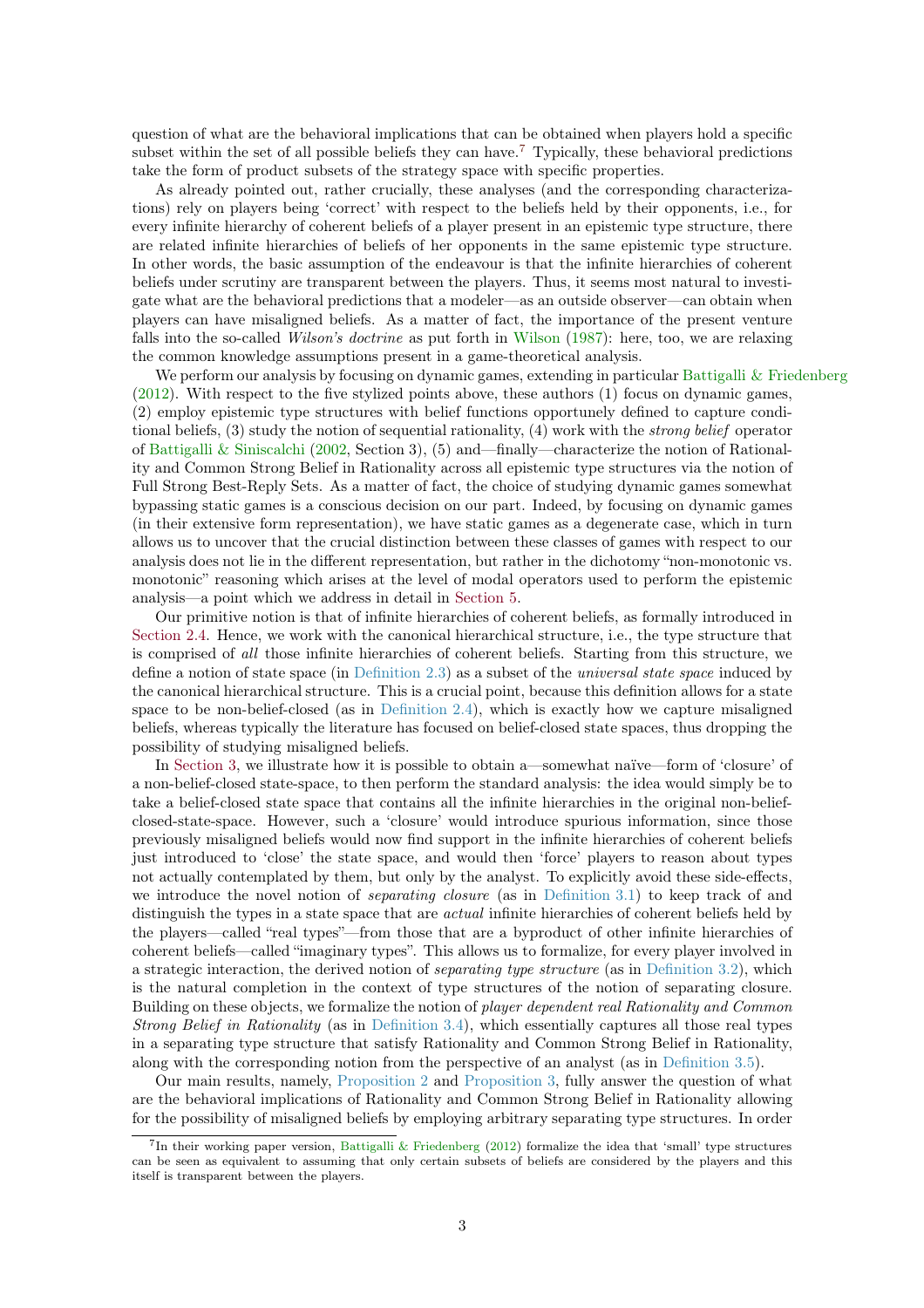<span id="page-3-1"></span>to see these results in perspective, three points need to be emphasized. First of all, in comparison to [Battigalli & Friedenberg](#page-22-0) [\(2012](#page-22-0)), we operate a conceptual shift in the treatment of Full Strong Best-Reply Sets by also focusing on a related notion entrenched in the perspective of a single player. In particular, to achieve this result, we introduce the notion of player-specific Full Strong Best-Reply Set (as in [Definition 2.2\)](#page-7-1), which corresponds to a subset of a given player's strategy set such that there exists a product of subsets of the other players' strategies with the property that the product of all those subsets is a Full Strong Best-Reply Set in its own rights. As a result, the product of a collection of player-specific Full Strong Best-Reply Sets, one for every player, is not necessarily a Full Strong Best-Reply Set. Secondly, we introduce the novel notion of Misaligned Full Strong Best-Reply Set (as in [Definition 4.1\)](#page-15-1), that—as the name suggests—stems from that of Full Strong Best-Reply Set. The key issue here lies in the fact that those strategies of a given player that belong to a Misaligned Full Strong Best-Reply Set are subsets of her part of a Full Strong Best-Reply Set and inherit a fullness criterion from this very Full Strong Best-Reply Set. As a matter of fact, for our purposes, we also extend this notion to a corresponding player-specific version (as in [Definition 4.2\)](#page-16-1). In third place, the novel epistemic apparatus described in the previous paragraph allows to naturally obtain a fine-grained taxonomy of separating type structures according to the properties of these objects with respect to the real and imaginary types of the various players. In particular, given a player, we consider her corresponding separating type structure degenerate if it does not contain imaginary types of that very player (otherwise being non-degenerate); also, we consider a family of separating type structure—one for every player—*common* if the real and imaginary type spaces are the same according to every separating type structure in the family, for every player (otherwise being non-common). As a result, overall we obtain the following taxonomy: separating type structures can be non-degenerate and non-common, non-degenerate and common, degenerate and non-common, and degenerate and common.

The importance of these three points lies in the fact that our characterization results in [Proposition 2](#page-16-0) and [Proposition 3](#page-17-1) link (player-specifc) Misaligned Full Strong Best-Reply Sets along with (player-specific) Full Strong Best-Reply Sets—to the various possibilities covered in our taxonomy of separating type structures. In particular, in [Proposition 2,](#page-16-0) we show that, if there are real types that satisfy Rationality and Common Strong Belief in Rationality, then the resulting behavioral predictions associated to those types coincide with one of those forms of subsets, where the actual form depends on the nature of the separating type structure (as captured by our taxonomy). On the contrary, in [Proposition 3,](#page-17-1) we show that starting with such a form of subset of strategies, it is always possible to construct a separating type structure of a certain nature (according to our taxonomy), where the behavioral predictions corresponding to her real types satisfying Rationality and Common Strong Belief in Rationality coincide with this particular subset. Thus, these two propositions together constitute the usual necessary and sufficient epistemic conditions for behavioral implications.<sup>[8](#page-3-0)</sup> Hence, in order to appreciate the cutting power of the framework introduced, for example, it turns out that the epistemic characterization of Full Strong Best-Reply Sets obtained in [Battigalli & Friedenberg](#page-22-0) [\(2012,](#page-22-0) Theorem 1, pp.66–67) is covered as a particular case of [Proposition 2](#page-16-0) and [Proposition 3,](#page-17-1) namely, Part (4), where the focus is on the case that corresponds to separating type structures being both degenerate and common.

# 1.2 Related Literature

The closest paper related to the present work is [Battigalli & Friedenberg](#page-22-0)  $(2012)$  $(2012)$  with its focus on the relation between the epistemic notion of Rationality and Common Strong Belief in Rationality and the existence of a solution concept that characterizes such notion across all possible epistemic type structures. However, in contrast to their analysis, we explicitly take the perspective of an analyst that contemplates players with misaligned beliefs. Thus, with respect to this point, the framework developed here is reminiscent of the notion of *player-specific type struc*ture sketched in [Brandenburger & Friedenberg](#page-23-1) [\(2010,](#page-23-1) Section 8.1). We discuss this point in more detail in [Section 6.1.](#page-19-0) Of course, as can be inferred from [Section 1.1,](#page-0-2) other related papers are [Brandenburger & Dekel](#page-22-3) [\(1987\)](#page-22-3) and [Brandenburger & Friedenberg](#page-23-1) [\(2010\)](#page-23-1).

Another interpretation of our analysis is that the analyst considers players entertaining poten-

<span id="page-3-0"></span><sup>8</sup>[Dekel & Siniscalchi](#page-23-5) [\(2015](#page-23-5), Section 12.3.2) discuss how necessary epistemic conditions can be interpreted. Already [Aumann & Brandenburger](#page-22-9) [\(1995,](#page-22-9) Section 7.h) elaborate on related issues for necessary epistemic conditions of Nash equilibrium.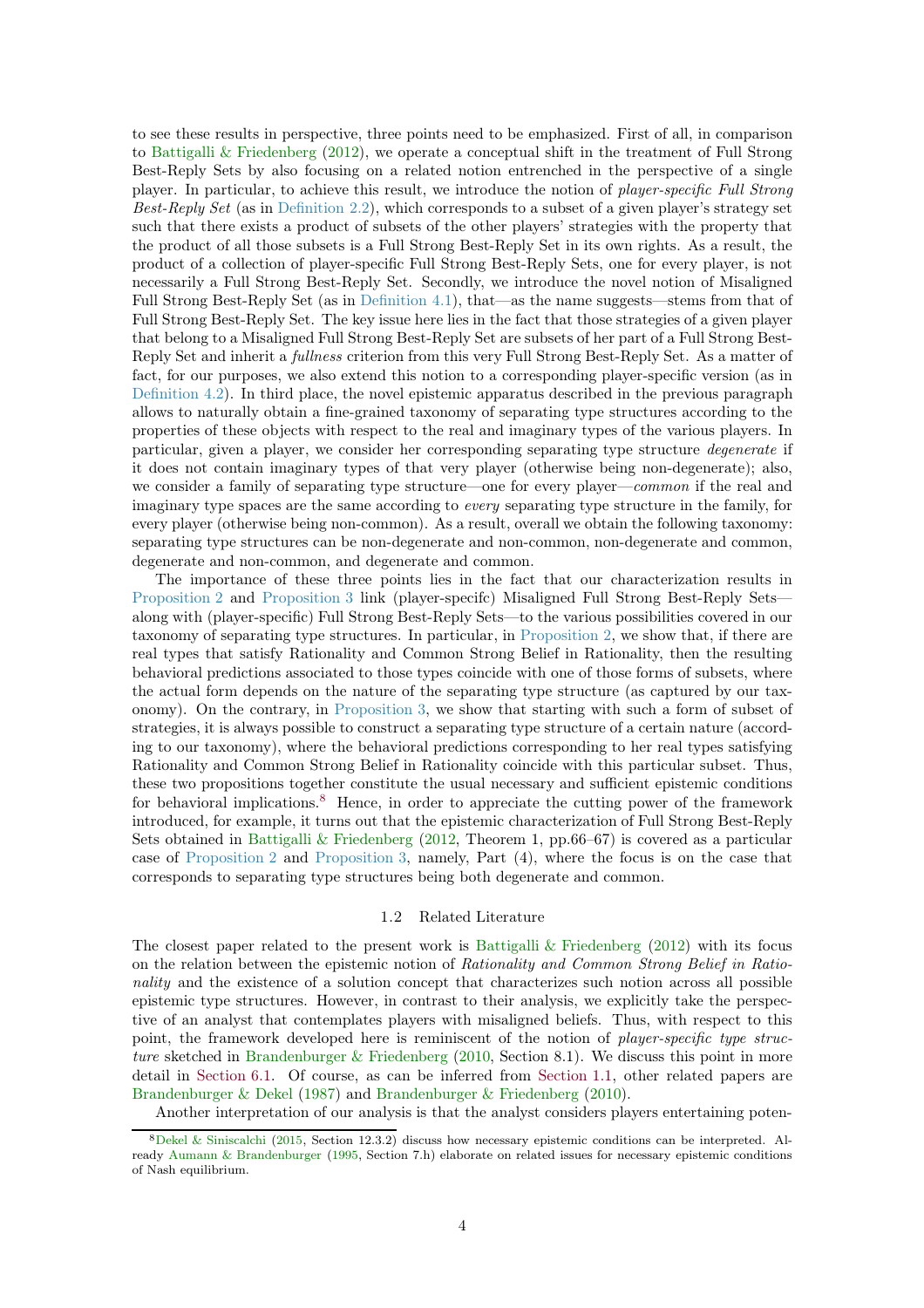<span id="page-4-4"></span>tially wrong models of the situation they are actually in. With this interpretation in mind, the present paper is related to the literature on learning under misspecification, as in [Esponda & Pouzo](#page-23-7) [\(2016\)](#page-23-7), [Frick et al.](#page-23-8) [\(2020\)](#page-23-8), [Bohren & Hauser](#page-22-10) [\(2021\)](#page-23-9), or [Fudenberg et al.](#page-23-9) (2021).<sup>[9](#page-4-0)</sup> All these studies differ from our paper along two important dimensions: (i) we focus on allowing players being wrong in the way they reason about the strategic environment they are in, whereas these studies focus on players being wrong about how they learn about the strategic situation they are in;  $(ii)$  fundamentally, whereas in our approach players might be wrong about the endogenous uncertainty they are facing, these studies allow for a misspecification of how players interpret information about exogenous uncertainty. Actually, [Friedenberg & Meier](#page-23-10)  $(2017)$  is closer to our approach along the first dimensions, since in this paper the authors study a misspecification of the type space by the analyst in a Bayesian game. It has to be observed that the authors maintain the assumption that the model of reasoning is transparent between the players (i.e., they only consider belief-closed state spaces of the canonical hierarchical structure built on an exogenous parameter space) and that, in their model, endogenous uncertainty is resolved by assuming equilibrium play. Finally, [Piermont & Zuazo-Garin](#page-23-11) [\(2021\)](#page-23-11) study dynamic games with payoff uncertainty and focus on RCSBR, but allow for (higher-order) disagreement between the players about the state space representing the exogenous uncertainty. In their paper the reasoning process is assumed to be transparent between the players as it is by all the other studies cited in this section.

# 1.3 Synopsis

This paper is structured as follows: in [Section 2](#page-4-1) we introduce those (game-theoretical and epistemological) objects that are needed to develop the necessary background knowledge. In [Section 3,](#page-12-0) we introduce the main tools of our work, namely, separating type structures and real types, that we employ in [Section 4,](#page-15-2) where we state our characterization result. In [Section 5,](#page-17-0) we address the differences arising between belief-based analyses of static games and dynamic games stemming from the dichotomy "non-monotonic/monotonic" reasoning. Finally, in [Section 6,](#page-19-1) we discuss various aspects related to this work. All the proofs of the results established in the paper are relegated to [Appendix A.](#page-20-0)

# 2. Background Knowledge

#### 2.1 Game-Theoretical Framework

<span id="page-4-1"></span>The primitive object of our analysis is a finite dynamic game with perfect recall in its extensive form representation (henceforth, dynamic game), which is a tuple<sup>[10](#page-4-2)</sup>

<span id="page-4-3"></span>
$$
\Gamma := \langle I, (A_j)_{j \in I}, X, (H_j, \mathbf{S}_j, S_j, u_j)_{j \in I} \rangle, \tag{2.1}
$$

where this definition possibly allows for simultaneous moves. In Equation  $(2.1)$ , I denotes the set of players and  $A_i$ , with  $i \in I$ , is the set of actions of player i. The set X is the set of histories, where a history x is either the empty sequence  $\langle \varnothing \rangle$ , alternatively called the *initial history*, or it is a sequence  $\langle a^1, \ldots, a^K \rangle$ , where  $a^k := (a_j^k)_{j \in I}$  with  $a_i^k \in A_i$  for every  $i \in I$  and for every  $1 \leq k \leq K$ . We let  $A(x) := \prod_{j \in I} A_j(x)$  denote the set of actions available to the players at history x: if  $|A_i(x)| \geq 2$ , then player i is active at history x, otherwise she is inactive, where we let |Y| denote the cardinality of an arbitrary set Y. The set of histories  $X$  is an *arborescence* when endowed with a binary relation capturing the notion of precedence (see [Kreps & Wilson](#page-23-12) [\(1982,](#page-23-12) Section 2, pp.865–866)).

We let  $H_i$  denote the set of *information sets* of player i, i.e., this is the partition of all those non-terminal histories where player i is active, where the elements of  $H_i$  satisfy the property that, if  $x, x' \in h$ , with  $h \in H_i$ , then  $A_i(x) = A_i(x')$ . We let  $H_i^{\varnothing}$  $\mathcal{L}_{i}^{\varnothing} := H_{i} \cup \{ \langle \varnothing \rangle \}$  and  $H := \bigcup_{j \in I} H_{j}$ . We extend to information sets the notational convention introduced for histories and we let  $A_i(h)$ denote the set of actions available to player i at information set  $h \in H_i$ .

A standard strategy of player i is a function  $\mathbf{s}_i : H_i \to \bigcup_{\overline{h} \in H_i} A_i(\overline{h})$  such that  $\mathbf{s}_i(h) \in A_i(h)$ , for every  $h \in H_i$ . We let  $S_i$  denote the set of standard strategies of player i and  $S_i(h)$  denote the set of

<sup>&</sup>lt;sup>9</sup>As this is a fast growing research area, we refrain from giving a literature review here. The interested reader is referred to the references in the cited papers.

<span id="page-4-2"></span><span id="page-4-0"></span><sup>&</sup>lt;sup>10</sup>For a similar definition, see [Osborne & Rubinstein](#page-23-13) [\(1994](#page-23-13), Definition 200.1, Chapter 11.1.2) or [Battigalli & Friedenberg](#page-22-0) [\(2012](#page-22-0), Section 2).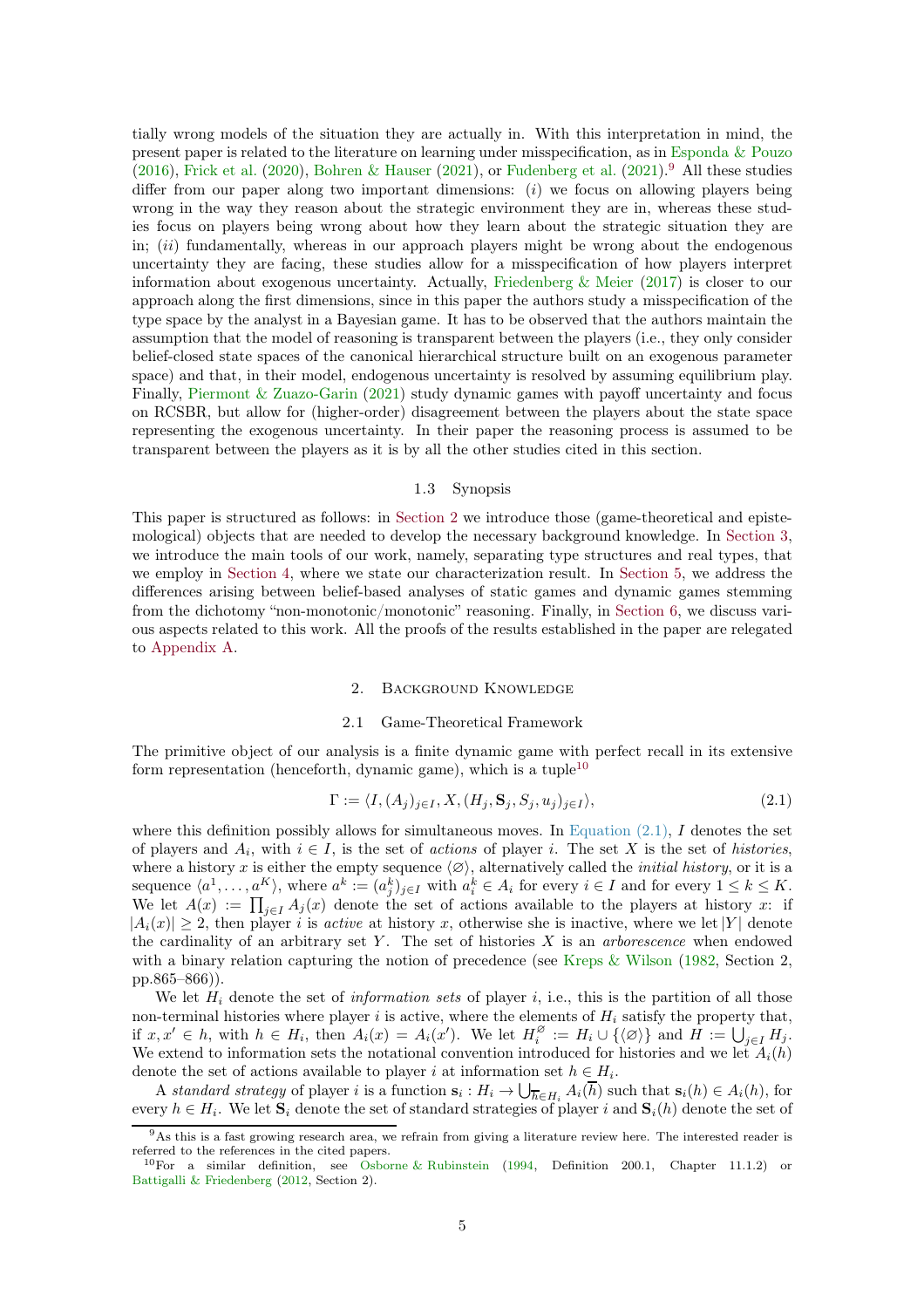<span id="page-5-4"></span>standard strategies of player i that reach information set  $h \in H$ . Thus, given a standard strategy  $s_i \in S_i$ , we let  $H(s_i)$  denote the set of information sets that are not precluded by  $s_i$ . Given two standard strategies  $\mathbf{s}_i, \mathbf{s}'_i \in \mathbf{S}_i$ , they are deemed behaviorally equivalent if  $H(\mathbf{s}_i) = H(\mathbf{s}'_i)$ and  $s_i(h) = s'_i(h)$  for every  $h \in H(s_i) = H(s'_i)$ . A strategy<sup>[11](#page-5-0)</sup>  $s_i$  of player i is a maximal set of behaviorally equivalent standard strategies. We let  $S_i$  denote the set of all strategies of player i and—following standard notational conventions—we let  $S_{-i} := \prod_{j \in I \setminus \{i\}} S_j$ , with  $S := \prod_{j \in I} S_j$ .

We extend the conventions introduced for standard strategies to strategies, i.e., we let  $H(s_i)$ denote the set of information sets compatible with  $s_i$ , with  $H_i(s_i)$  and  $H_{-i}(s_i)$  defined accordingly. We let  $S_i(h)$  denote the set of strategies of player i that allow information set  $h \in H$ : given that  $S(h) := \prod_{j \in I} S_j(h)$ , from assuming perfect recall, we have that  $S(h) = S_i(h) \times S_{-i}(h)$ , for every  $h \in H$ . Observe that the notational conventions introduced in the paragraph above extend naturally to  $S_i(h)$ ,  $S_{i}(h)$ , and  $S(h)$ . Also, we let  $\mathcal{H}_i := \{ S_{-i}(h) \mid h \in H_i^{\varnothing}\}$  $\begin{bmatrix} \overline{\varnothing} \\ i \end{bmatrix}$ , for every  $i \in I$ . Finally, we let  $u_i \in \mathbb{R}^S$  be the *payoff function* of player  $i \in I$ .

# 2.2 Beliefs & Related Objects

<span id="page-5-2"></span>In the following, given a compact metrizable space Y, we let  $\mathcal{A}(Y)$  denote its Borel  $\sigma$ -algebra, with the product  $\sigma$ -algebra as canonically defined for Y having a product structure and with proj denoting the projection operator as canonically defined, and we let  $\mathcal{C} \subseteq \mathcal{A}(Y) \setminus \{\emptyset\}$  denote a countable set of (open and closed) conditioning events: the objects just introduced give rise to the conditional measurable space  $(Y, \mathcal{A}(Y), \mathcal{C})$ . Also, we let  $\Delta(Y)$  denote the set of all  $\sigma$ -additive probability measures (henceforth, probability measures) over an arbitrary space  $Y$ , with marg denoting the—continuous—marginal operator as canonically defined, supp  $\mu$  denoting the support of an arbitrary probability measure  $\mu \in \Delta(Y)$ , and  $\delta_{\{y\}}$  denoting the Dirac measure for an arbitrary element  $y \in Y$ . Furthermore, we let  $\wp(Y)$  denote the power set of an arbitrary set Y.

Given a conditional measurable space  $(Y, \mathcal{A}(Y), \mathcal{C})$ , a conditional probability system<sup>[12](#page-5-1)</sup> (henceforth, CPS)  $\nu$  on the conditional measurable space  $(Y, \mathcal{A}(Y), \mathcal{C})$  is a mapping

$$
\nu(\cdot|\cdot): \mathcal{A}(Y) \times \mathcal{C} \to [0,1]
$$

that satisfies the following axioms:

- A1. for every  $C \in \mathcal{C}$ ,  $\nu(C|C) = 1$ ;
- A2. for every  $C \in \mathcal{C}$ ,  $\nu(\cdot|C) \in \Delta(Y)$ ;
- A3. (Chain Rule) for every  $A \in \mathcal{A}(Y)$  and for every  $B, C \in \mathcal{C}$ , if  $A \subseteq B \subseteq C$ , then  $\nu(A|C)$  $\nu(A|B) \cdot \nu(B|C)$ .

We let  $\Delta^{\mathcal{C}}(Y)$  denote the set of CPSs on  $(Y, \mathcal{A}(Y), \mathcal{C})$ .

Following the Bayesian approach to game theory as in [Aumann](#page-22-11) [\(1987\)](#page-22-11), in this paper, probability measures and related objects (such as CPSs) are used to represent players' beliefs. Thus, given an arbitrary dynamic game Γ, for every  $i \in I$ , for our purposes, the relevant conditional measurable space for player  $i \in I$  is given by  $Y := S_{-i}$ ,  $\mathcal{A}(Y) := \wp(S_{-i})$ , and  $\mathcal{C} := \mathcal{H}_i$ , where—following the notation introduced above—we let  $\Delta^{\mathcal{H}_i}(S_{-i})$  denote the set of CPSs on  $(S_{-i}, \wp(S_{-i}), \mathcal{H}_i)$ , with typical element  $\mu_i(\cdot|S_{-i}(h))$ , for every  $h \in H_i^{\varnothing}$  $\frac{\varnothing}{i}$  .

We say that  $\mu_i(\cdot|S_{-i}(h))$  conditionally believes event  $E_{-i} \subseteq S_{-i}$  if  $\mu_i(E_{-i}|S_{-i}(h)) = 1$ . Thus, we write that  $\mu_i \in \Delta^{\mathcal{H}_i}(S_{-i})$  strongly believes event  $E_{-i} \subseteq S_{-i}$  if  $\mu_i(E_{-i}|S_{-i}(h)) = 1$ , for every  $h \in H_i$  such that  $S_{-i}(h) \cap E_{-i} \neq \emptyset$ . As an immediate consequence of the monotonicity of probability measures, the notion of conditional belief satisfies monotonicity, i.e., the property that states that for every  $E_{-i} \subseteq F_{-i}$  and  $S_{-i}(h) \in \mathcal{H}_i$ ,  $\mu_i(E_{-i}|S_{-i}(h)) \leq \mu_i(F_{-i}|S_{-i}(h))$ . On the contrary, [Battigalli & Siniscalchi](#page-22-1) [\(2002](#page-22-1)) show that—interestingly—strong belief does not satisfy monotonicity. We illustrate this failure by means of the leading example represented in [Figure 1.](#page-0-0)

<span id="page-5-3"></span><span id="page-5-0"></span><sup>11</sup>Alternatively called "plan of actions" as in the words of [Rubinstein](#page-24-1) [\(1991](#page-24-1), Section 2) or "reduced strategy". We use the—nonstandard—expression "standard strategy" to refer to an element of  $S_i$ , for an arbitrary player i, where usually such an object is simply called "strategy", since we want to save that term for the actual primitive objects of interests for our analysis, which are the elements of  $S_i$ .

<span id="page-5-1"></span><sup>&</sup>lt;sup>12</sup>This corresponds to one of the primitive elements of a *conditional probability space* of [Rênyi](#page-23-14) [\(1955,](#page-23-14) Sections 1.2 & 1.4). However, the name—that eventually stuck in the game-theoretic literature—actually comes from a related definition from [Myerson](#page-23-15) [\(1986](#page-23-15), Section 5, pp.336–337). See [Hammond](#page-23-16) [\(1994,](#page-23-16) Section 3.2) for a discussion of the relation between these two notions.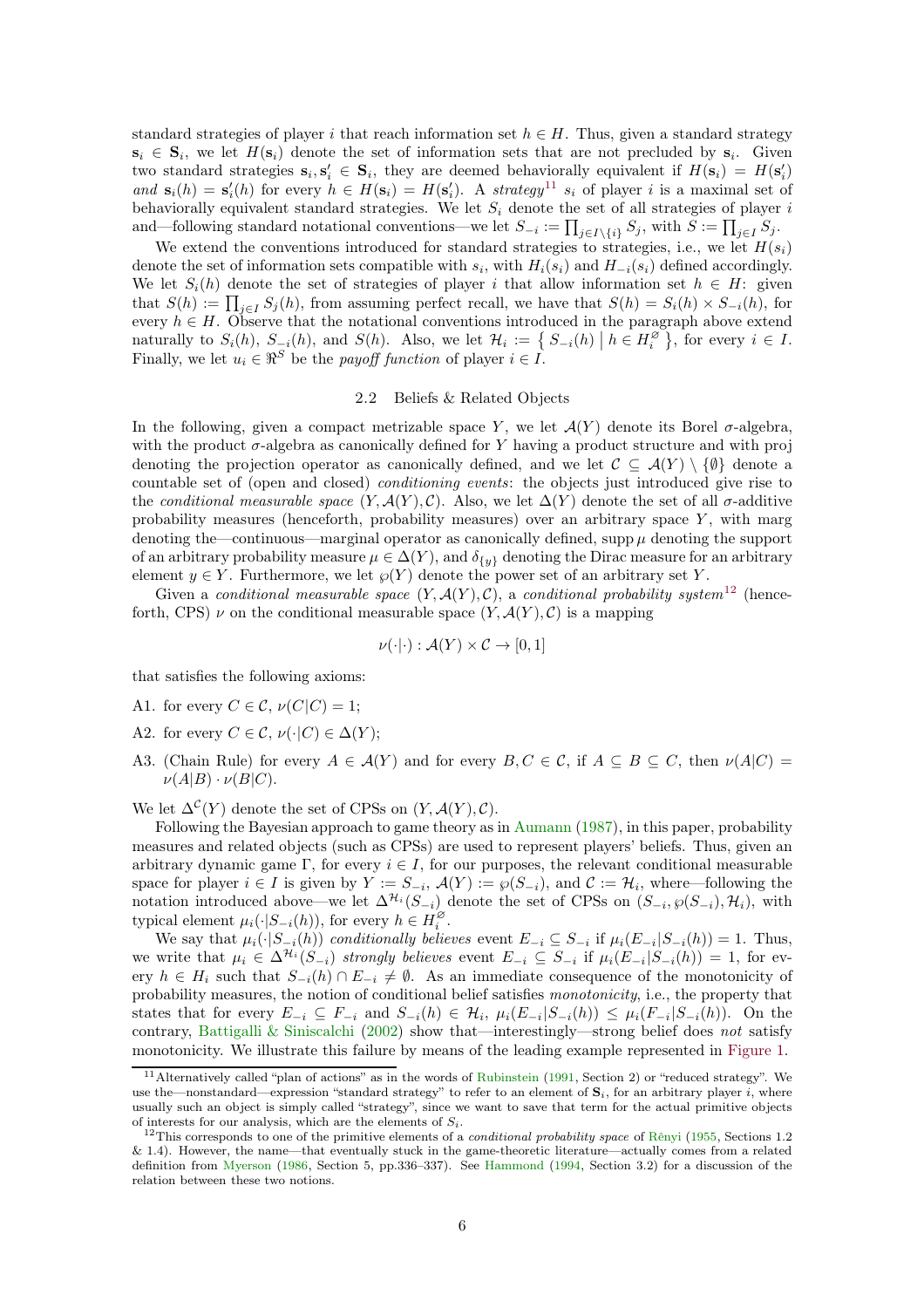<span id="page-6-4"></span>Example 1 (Running Example). Consider the dynamic game in [Figure 1.](#page-0-0) Focusing on Bob, we let  $\mu_b := (\mu_b(\cdot|S_a(\langle \varnothing \rangle)), \mu_b(\cdot|S_a(\langle In \rangle)))$  be defined as follows:  $\mu_b(\cdot|S_a(\langle \varnothing \rangle)) := \delta_{\{Out\}}$  and  $\mu_b(\cdot|S_a(\langle In \rangle)) := \delta_{\{In\text{-}Down\}}.$  Now, let  $E_a = \{Out\}$  and let  $F_a := \{Out, In\text{-}Across\}.$  We have that  $E_a \subseteq F_a$ , but, whereas  $\mu_b$  strongly believes  $E_a$ ,  $\mu_b$  does not strongly believes  $F_a$ . Indeed,  $\mu_b$ strongly believes  $E_a$  since there is only one information set in  $H_b$  such that  $S_a(h) \cap E_a \neq \emptyset$ , namely,  $\langle \emptyset \rangle \in H_b$ , and it is the case that  $\mu_b(E_a|S_a(\langle \emptyset \rangle)) = 1$ . However,  $\mu_b$  does not strongly believe  $F_a$ , since there exists an information set  $h^* \in H_b$  such that  $F_a \cap S_a(h^*) \neq \emptyset$  and  $\mu_b(F_a | S_a(h^*)) \neq 1$ , namely,  $h^*$  $\langle \, \langle \, \cdot \rangle \, | \, \, \rangle$ 

Building on the notion of CPS, we say that a strategy  $s_i^* \in S_i$  is a sequential best-reply to CPS  $\mu_i \in \Delta^{\mathcal{H}_i}(S_{-i})$  if

$$
\sum_{s_{-i}\in S_{-i}} u_i(s_i^*, s_{-i}) \cdot \mu_i(\{s_{-i}\}|S_{-i}(h)) \ge \sum_{s_{-i}\in S_{-i}} u_i(s_i, s_{-i}) \cdot \mu_i(\{s_{-i}\}|S_{-i}(h)),
$$

<span id="page-6-3"></span>for every  $h \in H_i(s_i^*)$  and every  $s_i \in S_i(h)$ . In the following, given a player  $i \in I$  and a CPS  $\mu_i \in \Delta^{\mathcal{H}_i}(S_{-i}),$  we let  $\rho_i(\mu_i)$  denote player i's set of sequential best-replies to CPS  $\mu_i$ .

# 2.3 Solution Concepts

We now introduce two solution concepts for dynamic games. The first one is the so-called Strong Rationalizability procedure of [Pearce](#page-23-0) [\(1984](#page-23-0), Definition 9, p.1042) and [Battigalli](#page-22-2) [\(1997](#page-22-2), Definition 2, p.46), which is a form of Rationalizability for dynamic games that captures forward induction reasoning, i.e., the idea that a player is going to make deductions based on the opponents' rational behavior in the past.<sup>[13](#page-6-0)</sup>

Formally, given a dynamic game  $\Gamma$ , for every  $i \in I$  and  $m \in \mathbb{N}$ , we let  $\mathbf{S}_i^0 := S_i$ , and—assuming that  $\mathbf{S}^m := \mathbf{S}_i^m \times \mathbf{S}_{-i}^m$  have been defined—we let

$$
\mathbf{S}_i^{m+1} := \left\{ \left. s_i^* \in \mathbf{S}_i^m \; \middle| \; \begin{array}{l} \exists \mu_i \in \Delta^{\mathcal{H}_i}(S_{-i}) : \\ 1. \; s_i^* \in \rho_i(\mu_i), \\ 2. \; \forall h \in H_i \left( S_{-i}(h) \cap \mathbf{S}_{-i}^m \neq \emptyset \Longrightarrow \mu_i\big(\mathbf{S}_{-i}^m|S_{-i}(h)\big) = 1 \right) \end{array} \right. \right\}.
$$

Thus, we let  $\mathbf{S}_i^{\infty} := \bigcap_{m \geq 0} \mathbf{S}_i^m$  denote the set of strategies of player i that survive the Strong Rationalizability procedure, with  $S^{\infty} := \prod_{j \in I} S_j^{\infty}$  denoting the set of strongly rationalizable strategy profiles.

Example 1 (Strong Rationalizability, Continued). The game in [Figure 1](#page-0-0) allows for a clear uncovering of forward induction reasoning. Informally, according to forward induction reasoning, upon being called into play, Bob should infer that Ann is—rationally—playing strategy  $In-Across$ in light of the fact that strategy  $In-Down$  is going to give her the lowest possible payoff. As a result, Bob should best-respond by playing Go. Now, Strong Rationalizability formalizes the steps above.<sup>[14](#page-6-1)</sup> Indeed, there exists no CPS for Ann such that  $In-Down$  is a sequential bestreply for her, leading to  $S_a^1 = \{Out, In-Across\}$ . As a result, we have  $S_b^2 = \{Go\}$ , because there are no CPSs for Bob that make *Stop* a sequential best-reply given the previous step. Finally, we have  $S_a^3 = \{In-Across\} = S_a^{\infty}$  and  $S_b^3 = \{Go\} = S_b^{\infty}$ , as already informally stated in the  $\Box$  introduction.  $\Diamond$ 

<span id="page-6-2"></span>The second solution concept we introduce is that of Full Strong Best-Reply Sets of [Battigalli & Friedenberg](#page-22-0) [\(2012\)](#page-22-0).

<span id="page-6-0"></span><sup>13</sup>See [Kohlberg & Mertens](#page-23-17) [\(1986](#page-23-17), Section 2.6, p.1013) and [Kohlberg](#page-23-18) [\(1990](#page-23-18), Section 2.4, p.8). Alternatively, forward induction can be informally captured via the Best Rationalization Principle of [Battigalli](#page-22-12) [\(1996](#page-22-12), Section 1.1, p.180).

<span id="page-6-1"></span><sup>&</sup>lt;sup>14</sup>Incidentally, here the informal argument also seems reminiscent of the usual backward induction argument. In dynamic games with perfect information without relevant ties, [Battigalli](#page-22-2) [\(1997](#page-22-2), Theorem 4, p.53) states that Strong Rationalizability and backward induction reasoning (as captured, for example, by Subgame Perfect Equilibrium) are outcome-equivalent, whereas here the outcome is actually the same as the strategy profile.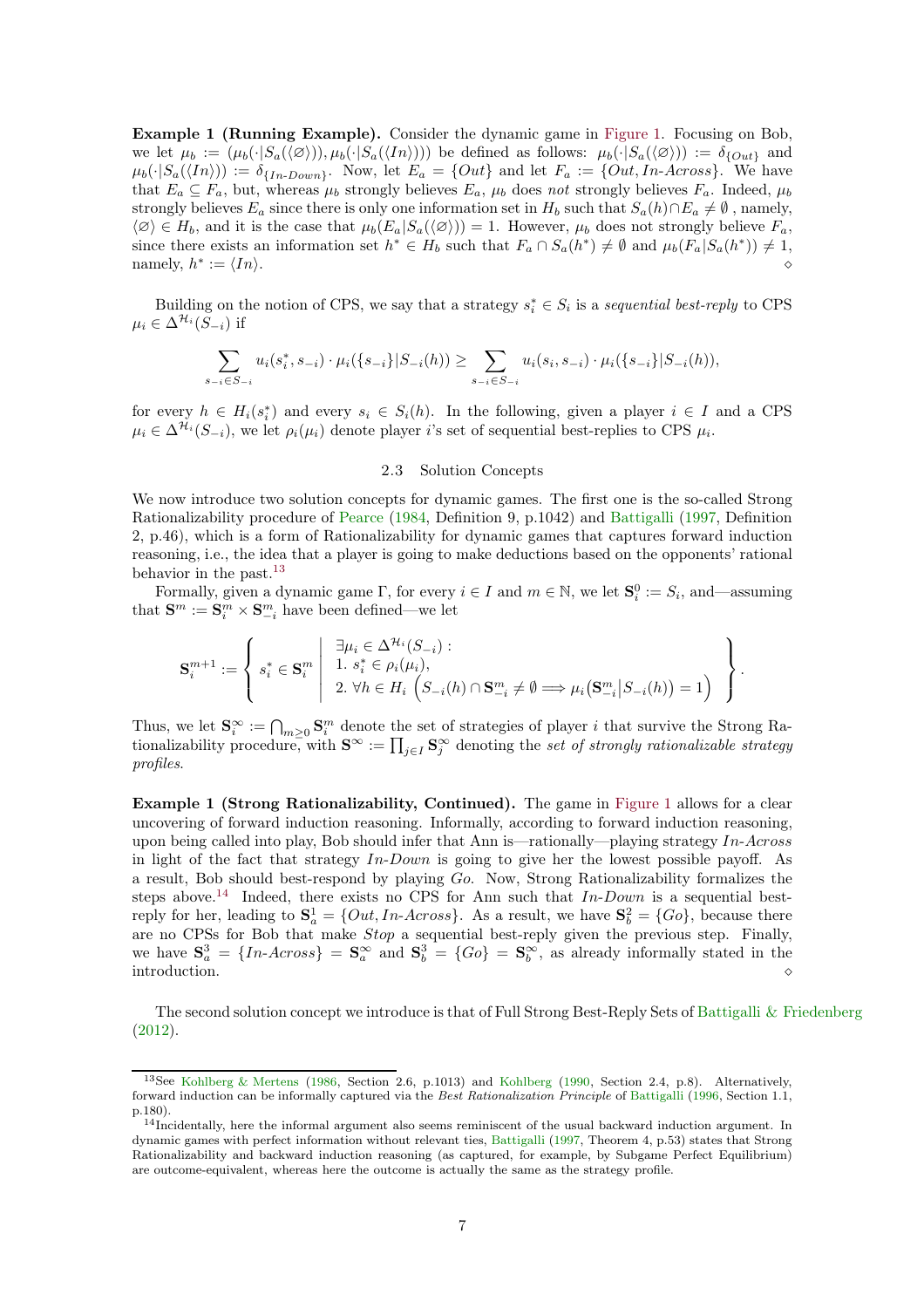<span id="page-7-4"></span>Definition 2.1 (Full Strong Best-Reply Sets (FSBRSs)). Given a dynamic game Γ, a product set  $F := \prod_{j \in I} F_j \subseteq S$  is a full strong best-reply set *(henceforth, FSBRS)* if for every  $i \in I$ and  $s_i^* \in F_i$  there exists a CPS  $\mu_i \in \Delta^{\mathcal{H}_i}(S_{-i})$  such that:

- 1)  $s_i^* \in \rho_i(\mu_i);$
- 2)  $\mu_i$  strongly believes  $F_{-i}$ ;
- 3)  $s_i \in F_i$ , for every  $s_i \in \rho_i(\mu_i)$ .

Regarding Conditions (1) and (2), we say that the CPS  $\mu_i$  justifies strategy  $s_i^*$  within F. The characterizing condition of fullness is Condition (3), which captures a form of "closure under sequential best-replies" property.<sup>[15](#page-7-2)</sup>

<span id="page-7-1"></span>We now introduce the first novel notion of this paper, which, building on [Definition 2.1,](#page-6-2) focuses on the perspective of a specific player.

**Definition 2.2 (Player-Specific FSBRSs).** Given a dynamic game  $\Gamma$  and a player  $i \in I$ , a set  $F_i \subseteq S_i$  is a player i's specific FSBRS if there exists an  $\tilde{F}_{-i} := \prod_{j \in I \setminus \{i\}} F_j$  such that  $F_i \times F_{-i}$  is an FSBRS.

In the following, given that we let  $\mathcal F$  denote the family of FSBRSs of a dynamic game  $\Gamma$ , it is immediate to observe that the family of player *i*'s specific FSBRSs, denoted  $\mathcal{F}_i$ , can be defined as

$$
\mathcal{F}_i := \{ F_i \in \wp(S_i) \mid \exists F \in \mathcal{F} : \text{proj}_i F = F_i \},
$$

for every  $i \in I$ . It is crucial to observe that an element of  $\prod_{j\in I} \mathcal{F}_j$  might not be an FSBRS itself: this, and the definitions themselves, are illustrated next via our leading example.

Example 1 (FSBRSs, Continued). Focusing on the dynamic game in [Figure 1,](#page-0-0) we have

$$
\mathcal{F} = \{ \{In-Across\} \times \{Go\}, \{Out\} \times \{Stop\}, \{Out\} \times \{Stop, Go\}, \{\emptyset\} \},
$$

which also gives us

$$
\mathcal{F}_a = \{ \{In-Across\}, \{Out\}, \{\emptyset\} \}, \n\mathcal{F}_b = \{ \{Go\}, \{Stop\}, \{Stop, Go\}, \{\emptyset\} \}.
$$

Thus, regarding F, whereas the first FSBRS above captures the strategy profile obtained via  $S^{\infty}$ , it is immediate to observe that there are additional FSBRSs that are unrelated to the strategy profile obtained via  $S^{\infty}$ . Also, concerning player-specific FSBRSs, we have  $\{In-Across\}\times\{Stop\} \in$  $\mathcal{F}_a \times \mathcal{F}_b$ , which is not an element of  $\mathcal{F}$ .

<span id="page-7-3"></span>Building on the previous example, we now collect in a dedicated remark (for future reference) the fact that it is possible to have FSBRSs that do not coincide with the strategy profiles obtained via Strong Rationalizability.

<span id="page-7-0"></span>Remark 2.1 (Strong Rationalizability & FSBRSs). It is not necessarily the case that, given a dynamic game  $\Gamma$  and its family of FSBRSs F, every  $F \in \mathcal{F}$  is such that  $F \subset \mathbf{S}^{\infty}$ .

## 2.4 Infinite Hierarchies of Beliefs & Type Structures

Given a dynamic game, as outside observers in the role of analysts, we are interested in analyzing interactive reasoning in such a context. Thus, in order to perform our analysis, first of all we exogenously select the players' infinite hierarchies of beliefs that are of interest.

<span id="page-7-2"></span><sup>15</sup>A similar closure property appears in the notion of Closed Under Rational Behavior (CURB) sets as introduced by [Basu & Weibull](#page-22-13) [\(1991](#page-22-13), Section 2, p.143). Non-full Strong Best-Reply Sets (called "Extensive-Form Best-Reply Sets" in [Dekel & Siniscalchi](#page-23-5) [\(2015](#page-23-5), Definition 12.29, p.680)) do not play any role in our analysis and are therefore not introduced separately.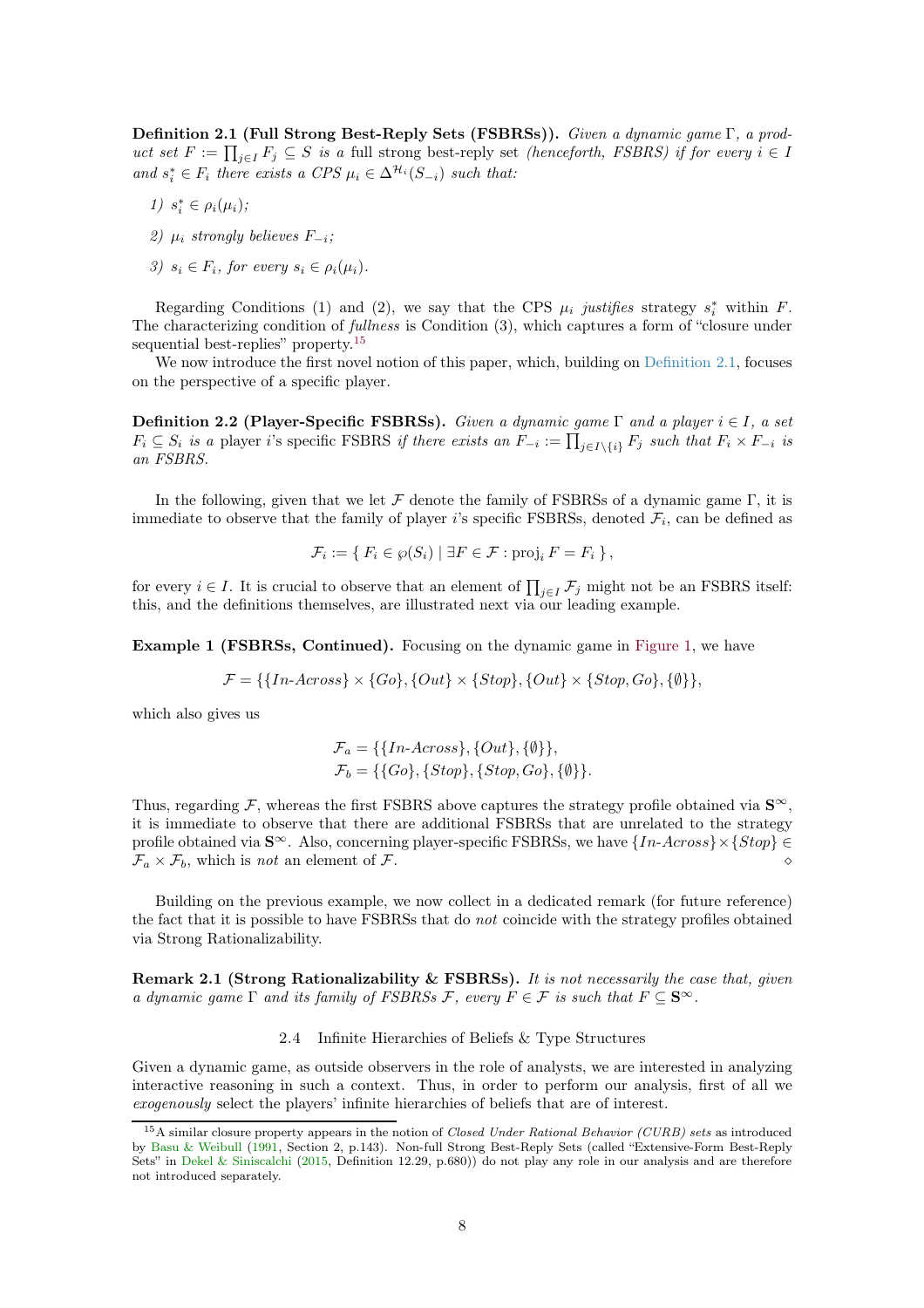<span id="page-8-3"></span>For our purposes, given an arbitrary player  $i \in I$ , we simply need to recall the definition of CPSs provided in [Section 2.2](#page-5-2) on the conditional measurable space  $(S_{-i}, \wp(S_{-i}), \mathcal{H}_i)$ : this conditional measurable space is actually the *first* relevant domain of uncertainty of player  $i$  upon which we inductively define all player is relevant domains of uncertainty—along with corresponding conditioning events—as follows:

$$
X_i^0 := S_{-i},
$$
  
\n
$$
\vdots
$$
  
\n
$$
X_i^{m+1} = X_i^m \times \Delta^{C_i^m}(X_{-i}^m),
$$
  
\n
$$
C_i^{m+1} = \{ D \subseteq X_i^{m+1} \mid \exists C \in C_i^m : D = C \times \Delta^{C_i^m}(X_{-i}^m) \},
$$
  
\n
$$
\vdots
$$
  
\n
$$
\vdots
$$

Now, for every  $m \geq 1$  and every subset  $A \in \mathcal{C}$ , let  $\mathcal{D}^m(A) := A \times \prod_{\ell=0}^{m-1} \Delta^{\mathcal{C}_i^m}(X_{-i}^{\ell})$  and define an *infinite hierarchy of coherent beliefs* (henceforth, IHB) of player *i* as a sequence  $\nu_i := (\nu_i^n)_{n \in \mathbb{N}}$ , with  $\nu_i^k \in \Delta^{\mathcal{C}_i^{k-1}}(X_{-i}^{k-1})$  such that

$$
\mathrm{marg}_{X^{k-1}} \nu_i^{k+1} (\cdot | \mathcal{D}^k(C)) = \nu_i^k (\cdot | \mathcal{D}^{k-1}(C)),
$$

for every  $C \in \mathcal{C}_i^0$  and  $k \in \mathbb{N}$ . In particular, as it is widespread in the literature, we focus on those IHBs that satisfy the additional condition of *common belief in coherency*:<sup>[16](#page-8-0)</sup> i.e., it is understood that those IHBs we refer to in this work satisfy this additional condition. In general, the interested reader is referred to [Battigalli & Siniscalchi](#page-22-14) [\(1999,](#page-22-14) Section 2) for the details of the construction and, in particular, to Section 2.4 therein for the formal definition of common belief in coherency.<sup>[17](#page-8-1)</sup>

Instead of handling IHBs directly, since the seminal [Harsanyi](#page-23-19) [\(1967-1968\)](#page-23-19), it is common to use types and type structures to describe IHBs in a 'compact' way. Thus, given a dynamic game Γ, a standard epistemic type structure with conditioning events (henceforth, standard type structure see [Ben-Porath](#page-22-5) [\(1997\)](#page-22-5) and [Battigalli & Siniscalchi](#page-22-14) [\(1999\)](#page-22-14)) appended on Γ is a tuple

$$
\mathscr{T} := \langle (T_j, \beta_j)_{j \in I} \rangle,
$$

where, for every  $i \in I$ ,

- $T_i$  is her compact metrizable space of *epistemic types* (henceforth, types) and
- $\beta_i := (\beta_{i,h})_{h \in H_i^{\varnothing}} : T_i \to \Delta^{\mathcal{H}_i}(S_{-i} \times T_{-i})$  is her continuous *belief function*.

A standard type structure is *finite* if  $T_i$  is finite, for every  $i \in I$ .

Example 1 (A Finite Standard Type Structure, Continued). We focus again on the dy-namic game in [Figure 1](#page-0-0) and we append on it a (finite) standard type structure  $\mathscr{T}$ . Let  $T_i := \{t_i, t'_i\}$ , with  $i \in \{a, b\}$ , be the type spaces of Ann (viz., a) and Bob (viz., b). The players' belief functions, which capture the players' beliefs at all relevant information sets, are described in the tables below.

<span id="page-8-2"></span>

|                    | $\beta_{a,\langle\varnothing\rangle}(\overline{t}_a)$ | $\beta_{a,\langle In,Go \rangle}(t_a)$ |                | $\beta_{b,\langle\varnothing\rangle}(t_b)$ | $\beta_{b,\langle In\rangle}(\overline{t}_{b})$ |
|--------------------|-------------------------------------------------------|----------------------------------------|----------------|--------------------------------------------|-------------------------------------------------|
| $(In-Across, t_a)$ | (0, 0, 1)                                             | (0, 0, 1)                              | $(Stop, t_b)$  | (0, 1, 0)                                  | (0, 0, 1)                                       |
| $(Out, t'_a)$      | (1,0,0)                                               | (0, 1, 0)                              | $(Go, t_b)$    | (0,1,0)                                    | (0,0,1)                                         |
| $(In-Down, t'_a)$  | (1,0,0)                                               | (0, 1, 0)                              | $(Go, t'_{h})$ | (1,0,0)                                    | (1,0,0)                                         |

Table 1: Types' beliefs captured via players' belief functions in the standard type structure  $\mathscr{T}$ .

To illustrate these tables, for example, consider Ann's type  $t_a'$ : at  $\langle \varnothing \rangle$ , this type believes that Bob is of type  $t_b$  and he is going to play *Stop*; however, when faced with her second decision (i.e., at  $\langle In \rangle$ , whereas it still believes that Bob's type is  $t_b$ , a fortiori it changes its belief concerning the play by believing  $(Go, t_b)$ . Focusing on Bob, for example Bob's type  $t'_b$  believes, both at  $\langle \varnothing \rangle$  and hIi, that Ann is of type t<sup>a</sup> and she is going to play In-Across. ⋄

 $16$ See [Battigalli et al.](#page-22-15) [\(2020\)](#page-22-15) for an exception that studies possibly incoherent infinite hierarchies of beliefs.

<span id="page-8-1"></span><span id="page-8-0"></span><sup>&</sup>lt;sup>17</sup>It has to be observed that [Battigalli & Siniscalchi](#page-22-14) [\(1999](#page-22-14)) use the word "certainty" where we use the word "belief".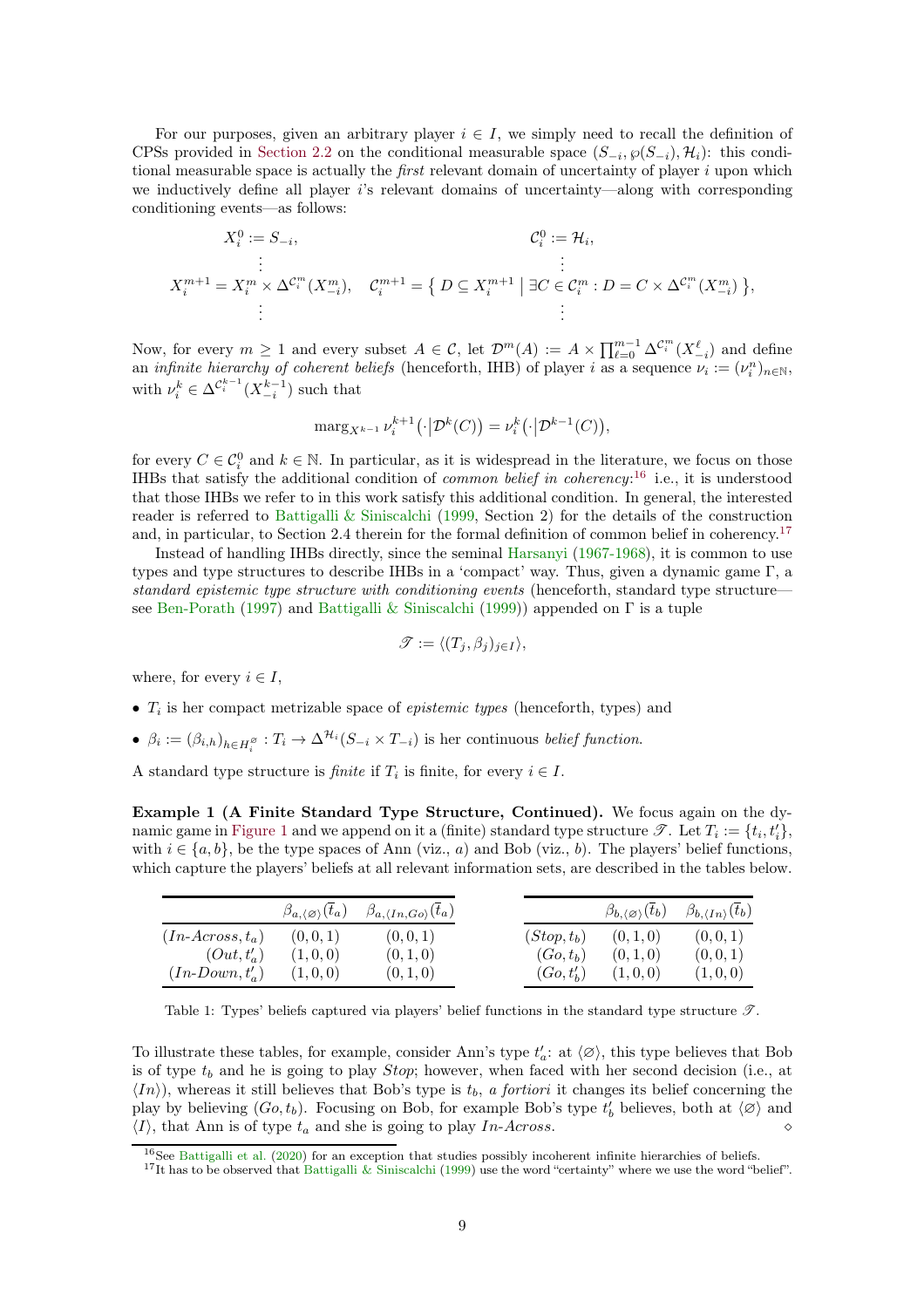<span id="page-9-8"></span>For every dynamic game  $\Gamma$ , we let  $\mathscr{T}^* := \langle (T_j^*, \beta_j^*)_{j \in I} \rangle$  denote the *canonical hierarchical struc*ture appended on Γ, constructed as in [Battigalli & Siniscalchi](#page-22-14) [\(1999,](#page-22-14) Section 2) as the space that comprises all the players' IHBs as sketched above.[18](#page-9-0) As shown in [Battigalli & Siniscalchi](#page-22-14) [\(1999,](#page-22-14) Proposition 3, p.202), the canonical hierarchical structure  $\mathscr{T}^*$  is a standard type structure in its own rights that is universal according to the terminology introduced by [Siniscalchi](#page-24-2) [\(2008\)](#page-24-2), that is:

- it is terminal, since every other standard type structure can be uniquely embedded in it, and
- belief-complete, since the belief function  $\beta_i^*$  is surjective, for every  $i \in I$ .<sup>[19](#page-9-1)</sup>
- As a result, we call  $\mathscr{T}^*$  the universal type structure.

As  $\mathscr{T}^*$  is the universal type structure, there is a unique type-morphism<sup>[20](#page-9-2)</sup> from any standard type structure  $\mathscr T$  into  $\mathscr T^*$ , which maps a type in  $\mathscr T$  to its corresponding IHB, which is an element of  $\mathscr{T}^*$ .<sup>[21](#page-9-3)</sup> As a matter of fact, here this correspondence is injective, because we only consider nonredundant type structures (i.e., redundant types do not play any role in our analysis); also, the universal type structure is non-redundant by construction. Thus, we can uniquely identify types with their corresponding IHBs. Since our work focuses only on IHBs, we employ the convention that we always consider the type space where each type itself is just the associated IHB. This allow us to save on notation without introducing (and using) type-morphisms explicitly. However, in concrete examples, we refrain from always specifying the full IHB, but work instead with the usual 'type as arbitrary label' convention: it should be understood that these labels are a representation of the IHBs themselves.[22](#page-9-4)

#### 2.5 Interactive Epistemology with Standard Type Structures

<span id="page-9-7"></span>To capture dynamic interactive reasoning in standard type structures, we now introduce modal operators. For this purpose, we introduce the—usual— definitions in the context of standard type structures, with the understanding that those very same operators' definitions are used in the analysis we perform in what follows, which is based on a a generalization of the present framework. Thus, for this part, consider a standard type structure  $\mathcal{T} = \langle (T_j, \beta_j)_{j\in I} \rangle$  as fixed, which itself is appended to a fixed dynamic game Γ. Hence, for every  $i \in I, h \in H_i^{\emptyset}$  $i_i^{\omega}$ , and  $E_{-i} \in \mathcal{A}(S_{-i} \times T_{-i}),$ the *conditional belief operator*  $\mathbb{B}_{i,h}$  of player i is defined as

$$
\mathbb{B}_{i,h}(E_{-i}) := \{ (s_i, t_i) \in S_i \times T_i \mid \beta_{i,h}(t_i)(E_{-i}) = 1 \},
$$

while the *strong belief operator*  $\mathbb{S}\mathbb{B}_i$  of player i is defined as

$$
\mathbb{SB}_i(E_{-i}) := \bigcap_{h \in H_i^{\varnothing} : E_{-i} \cap [S_{-i}(h) \times T_{-i}] \neq \emptyset} \mathbb{B}_{i,h}(E_{-i}),
$$
\n(2.2)

with  $\mathbb{SB}_i(\emptyset) = \emptyset$  and  $\mathbb{SB}(E) := \prod_{i \in I} \mathbb{SB}_i(E_{-i})$ , for every  $E \in \prod_{j \in I} \mathcal{A}(S_j \times T_j)$ , where it has to be observed that the conditional belief operator and the strong belief operator inherit their relation to the monotonicity property from the corresponding belief notions as in [Section 2.2.](#page-5-2) However, whereas the (conditional) belief operator essentially only depends on a type (i.e., the IHB) itself, the strong belief operator does also depend on the 'ambient' type structure (i.e., all the types, along with their beliefs, that are elements of a given type structure of interest). That is, the *context* of the game matters and this has crucial implications for the analysis that we perform in this work.<sup>[23](#page-9-5)</sup>

Finally, we define the *common correct strong belief* operator  $\mathbb{CSE}(E) := E \cap \mathbb{SE}(E)$ ,<sup>[24](#page-9-6)</sup> whose iterated application—obviously—abides by the rules that govern the iteration of the application

<sup>&</sup>lt;sup>18</sup>See [Brandenburger & Dekel](#page-22-16) [\(1993](#page-22-16), Section 2) for the construction without conditioning events.

<span id="page-9-0"></span><sup>19</sup>This completeness notion was introduced by [Brandenburger](#page-22-17) [\(2003](#page-22-17)).

<span id="page-9-1"></span><sup>20</sup>For the definition of type-morphism see, for example, [Battigalli & Siniscalchi](#page-22-14) [\(1999,](#page-22-14) Definition 3, p.201).

<span id="page-9-3"></span><span id="page-9-2"></span> $^{21}$ Again, details can be found in [Battigalli & Siniscalchi](#page-22-14) [\(1999](#page-22-14), Proposition 3, p.202).

<span id="page-9-4"></span> $22$ This is in line with the interpretation of types as in [Dekel & Siniscalchi](#page-23-5) [\(2015](#page-23-5), Sections 12.1.1, 12.2.3, & 12.2.4), to which the interested reader is referred for further methodological discussions about this point.

<span id="page-9-5"></span> $^{23}$ Equivalently, one could start just with IHBs (again) with the idea of looking for strong belief not just in an event E, but also in conjunction with a—formally transparent—restriction on what players actually reason about. See [Battigalli & Friedenberg](#page-22-0) [\(2012](#page-22-0)) and [Battigalli & Prestipino](#page-22-18) [\(2013\)](#page-22-18) for details.

<span id="page-9-6"></span> $^{24}$ Note that, as usual in models without introspective beliefs, we do impose correct beliefs to restrict behavior in addition to restricting (higher-order) beliefs. The arguments made in the first paragraph in [Dekel & Siniscalchi](#page-23-5) [\(2015](#page-23-5), Section 13.3.2) apply verbatim to our framework. This is not to be confused with imposing the Truth Axiom, which would impose correct beliefs for all possible events.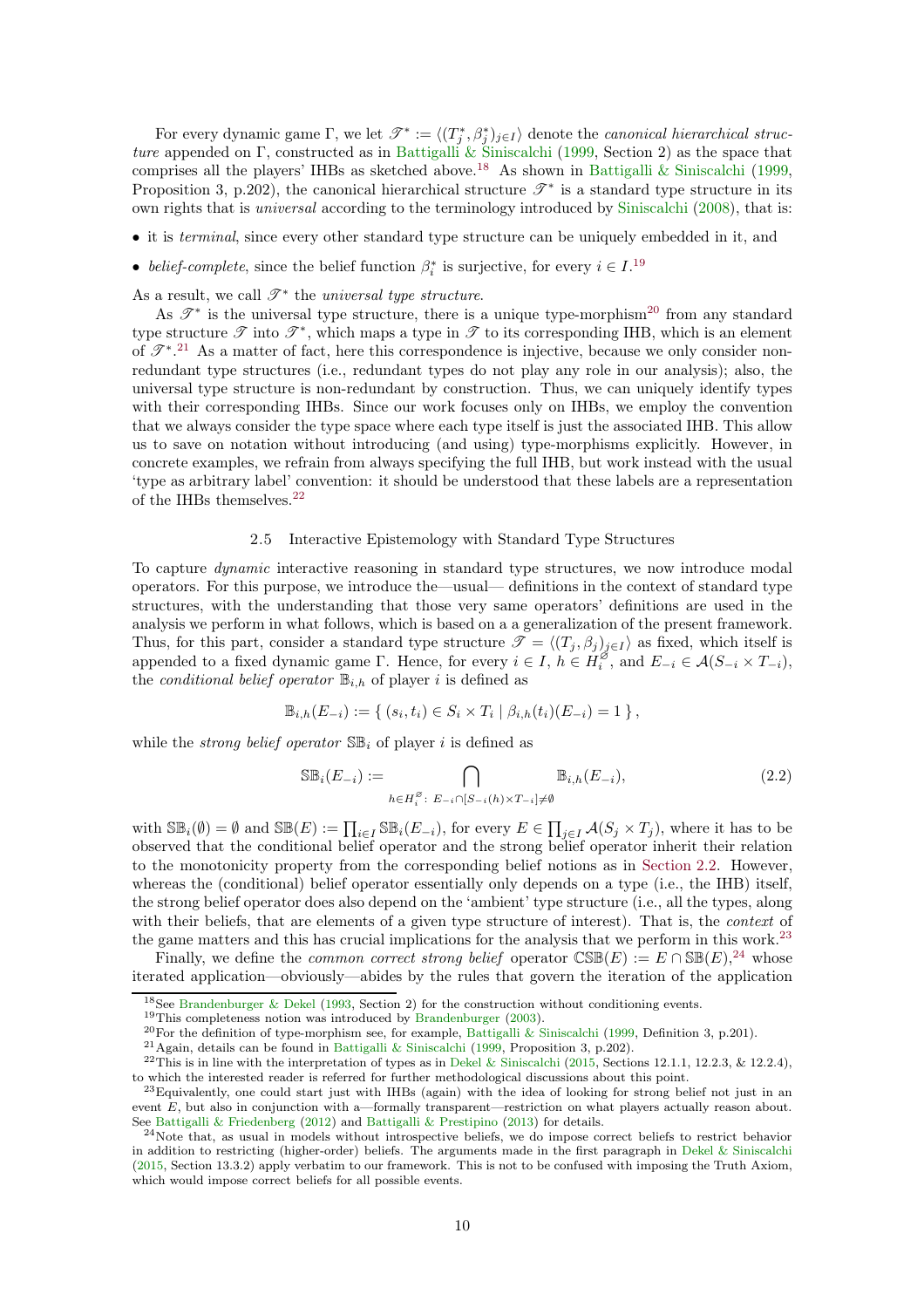<span id="page-10-6"></span>of an arbitrary operator  $\mathbb O$  on an arbitrary event E, i.e.,  $\mathbb O^0(E) := E$  and  $\mathbb O^n(E) := \mathbb O(\mathbb O^{n-1}(E)),$ for every  $n \in \mathbb{N}$ . In what follows, we do not employ the word "correct" unless explicitly needed.

With modal operators at our disposal, we now define the event of our interest, namely, that of *rationality of a player*  $i \in I$ , which builds on the notion of sequential best-reply to a CPS:

$$
\mathsf{R}_i := \left\{ (s_i^*, t_i) \in S_i \times T_i \; \middle| \; s_i^* \in \rho_i(\operatorname{marg}_{S_{-i}} \beta_i(t_i)) \right\},\,
$$

with  $R := \prod_{j \in I} R_j$ . This leads straightforwardly to our epistemic event of interest: given that, for  $m \in \mathbb{N}$ , we define  $\mathbb{CSE}^m(\mathsf{R}) := \mathsf{R} \cap \bigcap_{k=0}^{m-1} \mathbb{SE}(\mathbb{CSE}^k(\mathsf{R}))$  as the event that captures *Rationality and* m-order Strong Belief in Rationality, we let

$$
\mathsf{RCSBR}:=\mathbb{CSB}^\infty(R):=\bigcap_{\ell\geq 0}\mathbb{CSB}^\ell(R)
$$

denote the event capturing Rationality and Common Strong Belief in Rationality (henceforth, RCSBR).

Given the framework introduced above, we can recall a crucial game-theoretical result that is the basis for our work, whose importance lies in connecting RCSBR and FSBRSs. Indeed, the following result actually establishes that FSBRSs characterize RCSBR in arbitrary standard type structures.

<span id="page-10-2"></span>**Theorem 1 [\(Battigalli & Friedenberg](#page-22-0) [\(2012](#page-22-0))).** Given a dynamic game  $\Gamma$ , the following statements hold: $25$ 

- 1) for every standard type structure  $\mathscr{T}$ , proj<sub>S</sub> RCSBR  $\in \mathscr{F}$ ;
- 2) for every  $F \in \mathcal{F}$ , there exists a finite standard type structure  $\mathcal{T}$  such that projs RCSBR = F.

Two points should be emphasized regarding [Theorem 1.](#page-10-2) First of all, a crucial element of Full SBRSs is the 'closure' Condition  $(3)$  in [Definition 2.1,](#page-6-2) with [Battigalli & Friedenberg](#page-22-0)  $(2012, Exam (2012, Exam$ ple 7, pp.65–66) showing this in detail. Also, it should be observed that [Battigalli & Siniscalchi](#page-22-1) [\(2002,](#page-22-1) Proposition 6, p.373) shows how proj<sub>S</sub> RCSBR =  $S^{\infty}$  in  $\mathscr{T}^*$ , which implies that the set of Strongly Rationalizable strategy profiles is always an FSBRS.

# 2.6 State Spaces

Recalling that  $\mathscr{T}^*$  denotes the universal type structure, it is customary to let  $\Omega^* := \prod$ Recalling that  $\mathscr{T}^*$  denotes the universal type structure, it is customary to let  $\Omega^* := \prod_{j \in I} S_j \times \prod_{i \in I} T^*$  denote the *universal state space*. More generally, we have the following definition of a  $_{j\in I}T_j^*$  denote the *universal state space*. More generally, we have the following definition of a state space.

<span id="page-10-0"></span> $\textbf{Definition 2.3 (State Space).}\ \textit{A state space is a measurable subset} \ \widetilde{\Omega} := \prod_{j\in I} S_j \times \prod_{j\in I} \widetilde{T}_j \subseteq \Omega^*$ of the universal state space.

The following notion is a translation in the framework of standard type structures of [Mertens & Zamir](#page-23-20) [\(1985,](#page-23-20) Definition 2.15, p.12): a state space  $\tilde{\Omega}$  is *belief-closed* if

<span id="page-10-4"></span>
$$
\operatorname{supp} \beta_{i,h}^*(t_i) \subseteq S_{-i} \times \widetilde{T}_{-i},\tag{2.3}
$$

for every  $i \in I$ ,  $h \in H_i^{\varnothing}$ <sup>2</sup>, and  $t_i \in T_i$ . Note that this definition does not only ask for belief-closedness at the initial history, but also at every history for a player. Recalling our convention on types in standard type structures as representations of IHBs, we can naturally define a state space from a standard type structure  $\mathscr{T} := \langle (T_j, \beta_j)_{j \in I} \rangle$  with  $\prod_{j \in I} S_j \times \prod_{j \in I} T_j$ . The resulting state space is belief-closed as shown—in a slightly different setting—in [Battigalli & Siniscalchi](#page-22-14) [\(1999,](#page-22-14) Remark 2, p.201). The converse holds, i.e., that a belief-closed state space induces a standard type structure is again immediate.[26](#page-10-3) For latter reference, we state this formally.

<span id="page-10-5"></span><span id="page-10-1"></span><sup>25</sup>Whereas their result is stated for 2-player games only, the authors point out in [Battigalli & Friedenberg](#page-22-0) [\(2012,](#page-22-0) Section 9.c) that their [Battigalli & Friedenberg](#page-22-0) [\(2012,](#page-22-0) Theorem 1, pp.66–67) holds for dynamic games with three or more players up to issues of correlation. In our framework this correlation issue is void.

<span id="page-10-3"></span> $^{26}$ Exactly as it is immediate the analogous result stated in [Mertens & Zamir](#page-23-20) [\(1985](#page-23-20), Proposition 2.16, p.13).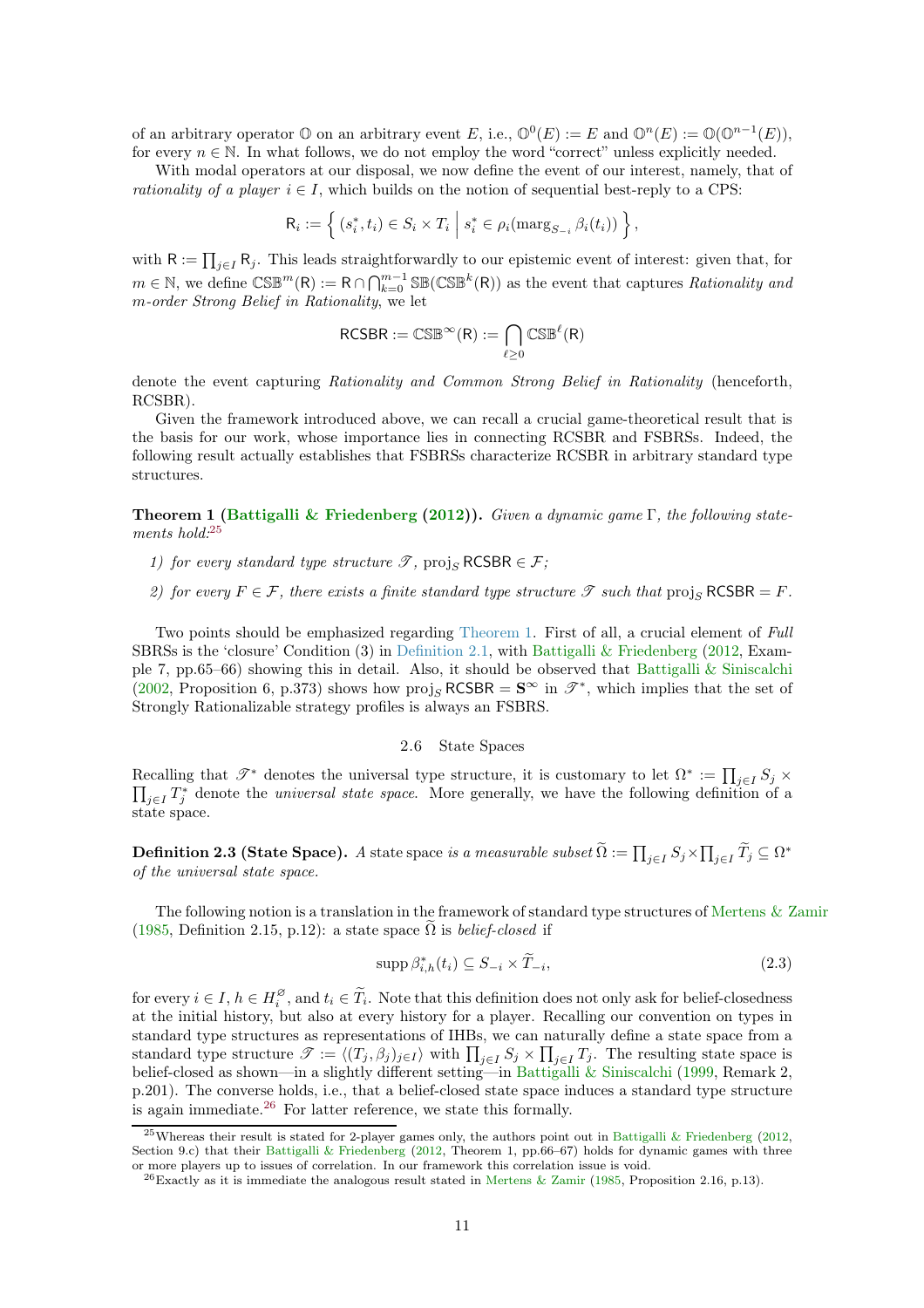<span id="page-11-2"></span>Remark 2.2. The following hold.

- 1) For every standard type structure  $\widetilde{\mathcal{T}}:=\langle (\widetilde{T}_j, \beta_j)_{j\in I} \rangle$  there exists a belief-closed state space:  $\widetilde{\Omega} := \prod_{j \in I} S_j \times \prod_{j \in I} \widetilde{T}_j.$
- 2) For every belief-closed state space  $\widetilde{\Omega} := \prod_{j \in I} S_j \times \prod_{j \in I} \widetilde{T}_j$  there exists a standard type struc $true \ \widetilde{\mathscr{T}} := \langle (\widetilde{T}_j, \beta_j)_{i \in I} \rangle \ \ \textit{such that} \ \beta_i(t_i) = \beta_i^*(t_i), \ \textit{for every} \ i \in I \ \ \textit{and} \ t_i \in \widetilde{T}_i.$

<span id="page-11-0"></span>We can now formalize the—central in this paper—notion of non-belief-closed state space.

Definition 2.4 (Non-Belief-Closed State Space). A state space  $\widetilde{\Omega}:=\prod_{j\in I}S_j\times \prod_{j\in I}\widetilde{T}_j$  is non-belief-closed if there exists a player  $i \in I$ , an information set  $h \in H_i^{\emptyset}$  $i_i^{\omega}$ , and a type  $t_i \in T_i$  such that

$$
\operatorname{proj}_{T_{-i}} \operatorname{supp} \beta_{i,h}^*(t_i) \nsubseteq \widetilde{T}_{-i}.
$$

Again, it has to be observed that this definition allows for belief-closedness at some histories, but the state space is deemed non-belief-closed if at least for one player there is one information set where she 'reasons' outside the given state space.

Example 1 (Non-Belief-Closedness, Continued). Recalling the finite standard type structure we appended previously on the dynamic game in [Figure 1,](#page-0-0) it is immediate to see that the naturally defined, as sketched above—state space  $S_a \times T_a \times S_b \times T_b$  with beliefs as described in [Table 1](#page-8-2) satisfies [Equation \(2.3\).](#page-10-4) Indeed, this is immediate by the argument above and, in particular, by [Battigalli & Siniscalchi](#page-22-14) [\(1999,](#page-22-14) Remark 2, p.201). On the contrary, if we now consider  $\Omega := S \times \{t_a\} \times \{t_b\}$  as the state space of interest, it is immediate to observe that this state space is not belief-closed, i.e., it does not satisfy Equation  $(2.3)$ .

Two observations are in order concerning [Definition 2.3](#page-10-0) that are crucial for our approach. The notion of state space is

- 1) based on working with the universal state space  $\Omega^*$  and
- 2) it is independent of the notion of type structure.

Point (1) above is particularly important, since it tells us that we always work with IHBs, which is the actual primitive notion of our endeavour. Point (2) is somewhat at odds with the standard way of introducing the notion of state space in the context of product standard type structures (which is the present one), since—typically—the notion of state space is derived from all the types of a given standard type structure (in the spirit of Point (1) of [Remark 2.2\)](#page-10-5). As a matter of fact, the reason for this—apparent—oddity lies exactly in [Definition 2.4.](#page-11-0) Indeed, interestingly, the notion of non-belief-closed state space formalized in [Definition 2.4](#page-11-0) has never been the focus of any work in the literature on epistemic game theory. Thus, if we take IHBs (as we do here) as the primitive notion of an epistemic game-theoretical endeavour, besides needing the somewhat standard reverse process, a closure of non-belief-closed state spaces is necessary. These steps can be summarized as: first, the IHBs of interests are selected; then a belief-closed state space is obtained from those IHBs; finally, the corresponding type structure is derived. However, as noted before, for an analysis based on the notion of strong belief, typically leading to capturing the behavioral implications of RCSBR, the ambient type structure—the context—crucially matters, since it determines what players are 'allowed' to reason about (even beyond the usual assignment of zero probability).<sup>[27](#page-11-1)</sup> Since the ambient type structure is not given by the IHBs itself, some care has to be taken about what type structures are considered in this reverse process. We discuss and formalize these issues and corresponding derived objects from our primitive notions of IHBs and state spaces next.

<span id="page-11-1"></span> $^{27}\rm{See}$  also [Footnote 23.](#page-9-5)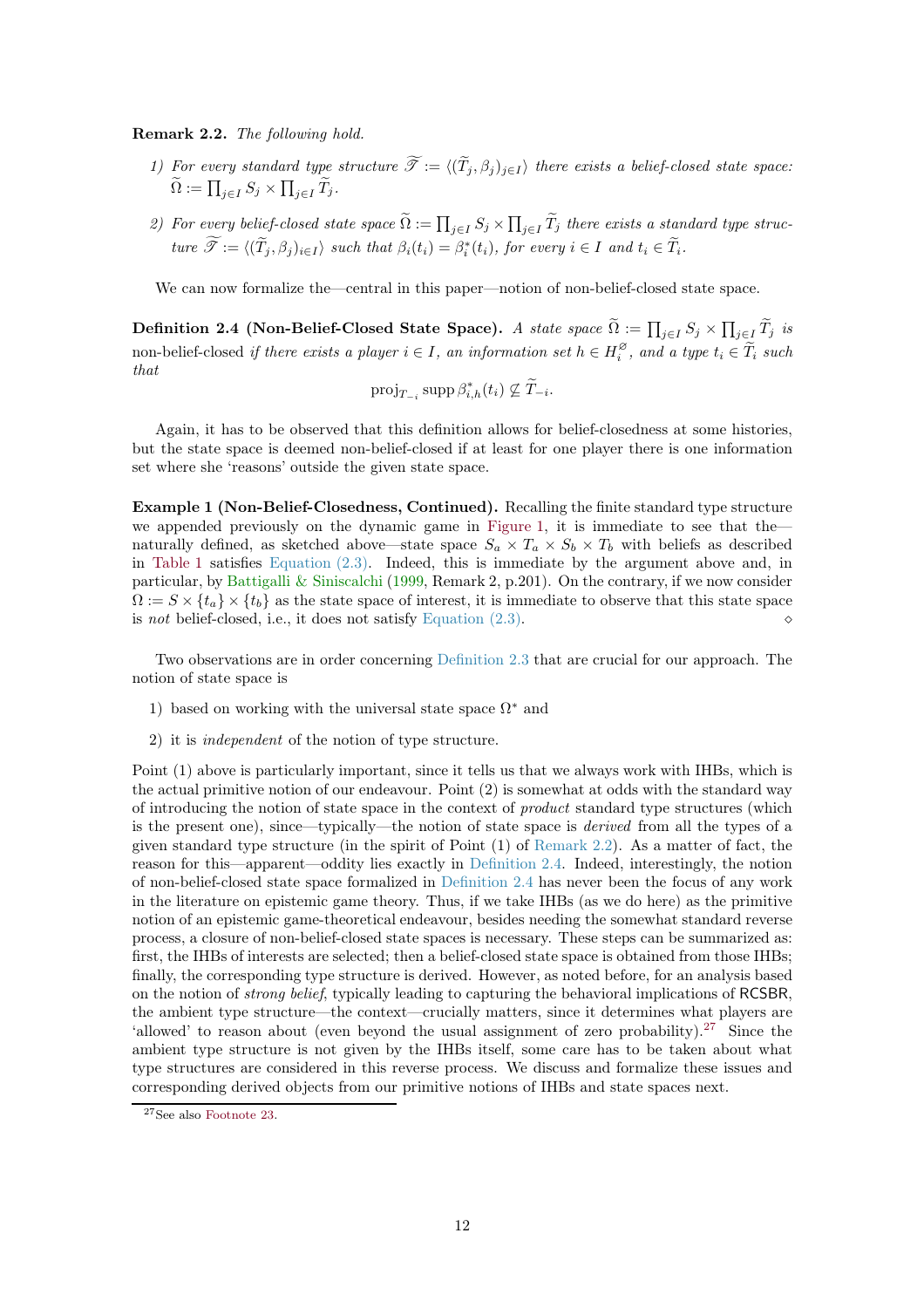#### 3. Derived Objects

# 3.1 Separating Type Structures

<span id="page-12-0"></span>Imagine to fix a state space  $\widetilde{\Omega} := \prod_{j \in I} S_j \times \prod_{j \in I} \widetilde{T}_j \subseteq \Omega^*$ , which leads, for every  $i \in I$ , to a collection of IHBs. By working with standard type structures, we—implicitly—abide by the fact that the objects we employ in our analysis are belief-closed as mentioned above. As a result, we are implicitly assuming as modelers that players in a sense cannot be wrong with respect to their beliefs.

Example 1 (Non-Belief-Closedness, Continued). Recall again the finite standard type structure we appended on the dynamic game in [Figure 1.](#page-0-0) Now, imagine that, as outside observers, we know that the actual state space of interest is  $\Omega := S \times \{t_a\} \times \{t_b\}$  with beliefs described in [Table 2](#page-12-1) below, which is exactly like [Table 1](#page-8-2) with the difference that we now emphasize the fact that we are working with IHBs belonging to the universal type structure  $\mathscr{T}^*$ .

<span id="page-12-1"></span>

|                    | $\beta^*_{a,\langle\varnothing\rangle}(t_a)$ | $\beta^*_{a,\langle In,Go\rangle}(\overline{t}_a)$ |                | $\beta^*_{b, \langle \varnothing \rangle}(\overline{t}_b)$ | $\beta^*_{b,\langle In \rangle}(\overline{t}_b)$ |
|--------------------|----------------------------------------------|----------------------------------------------------|----------------|------------------------------------------------------------|--------------------------------------------------|
| $(In-Across, t_a)$ | (0, 0, 1)                                    | (0, 0, 1)                                          | $(Stop, t_b)$  | (0, 1, 0)                                                  | (0, 0, 1)                                        |
| $(Out, t'_a)$      | (1,0,0)                                      | (0, 1, 0)                                          | $(Go, t_h)$    | (0, 1, 0)                                                  | (0,0,1)                                          |
| $(In-Down, t'_a)$  | (1,0,0)                                      | (0, 1, 0)                                          | $(Go, t'_{h})$ | (1,0,0)                                                    | (1,0,0)                                          |

Table 2: Players' IHBs in state space  $\tilde{\Omega}$ .

Now, Ann's only IHB is captured by type  $t_a$ . However, we also know that there is no IHB of Bob that corresponds to type  $t'_b$ : i.e., we know that Bob is not going to *actually* have this IHB. This clearly leads to a lack of belief-closedness. Rather, Bob's only IHB is captured by type  $t_b$ , which again leads to lack of belief-closedness, since we know—by assumption—that type  $t_a'$ , which is contemplated by type tb, does not capture any IHB of Ann. ⋄

What we want to have is a framework which permits us to capture handily IHBs, at the same time allowing us to distinguish between those that are actual IHBs as originally contemplated by us—as analysts—from those that are simply a byproduct of other IHBs. As a first step, one might think that the following construction would provide such a framework. Given a state space  $\Omega$ , a 'closure' of  $\tilde{\Omega}$ , could be a belief-closed state space  $\hat{\Omega} := \prod_{j \in I} S_j \times \hat{T}_j$  such that, for every  $i \in I$ ,  $T_i \subseteq T_i$ , with the understanding that only the types in  $T_i$  are considered for deriving the behavioral implications of suitable epistemic events. However, even if such a 'closure' would be chosen in a minimal way, it would always force each player to reason about  $T_{-i}$ , i.e., all the opponents' types considered by the analyst. However, it might be the case that a player does not actually reason about some types in  $T_{-i}$ . The next example illustrates this point.

Example 1 (Forced Reasoning, Continued). We focus again on the dynamic game in [Figure 1](#page-0-0) with state space  $\Omega := S \times \{t_a\} \times \{t_b\}$  and beliefs described as in [Table 2.](#page-12-1) Now, a 'closure' could actually be the state space with  $T_i := \{t_i, t'_i\}$  for every  $i \in I$ . Within this (belief-closed) state space, we have  $R_a = \{(In-Across, t_a), (Out, t'_a)\}\$ and  $R_b = \{(Stop, t_b), (Go, t'_b)\}\$ . And then,  $RCSBR = \mathbb{CSB}^1(R) = \{(In-Across, t_a, Go, t'_b)\}.$  Note, in particular, that to obtain  $\mathbb{CSB}^1(R)$  we have to dismiss  $(Stop, t_b)$ , because within this 'closure'  $t_b$  could believe  $(In-Across, t_a)$ , but it does not. Thus, looking at the types under consideration of the underlying state space we started out with, we—as analysts—would conclude that  $In-Across$  is the behavioral implication of RCSBR for Ann, whereas for Bob this implication is empty. However, starting again by looking at Bob's state  $(Stop, t_b)$ , there is nothing in the IHB corresponding to  $t_b$  that tells us that he needs to consider  $(In-Across, t_a)$ . Nonetheless, our construction of the 'closure' forces him to consider this type (and corresponding state). Indeed, from Bob's perspective as given by  $t<sub>b</sub>$ , it might very well be that he does not—under any circumstance—consider  $(In-Across, t_a)$ . For example, from his perspective the relevant closure might be given just by  $S \times \{t'_a\} \times \{t_b\}$ , in which case the behavioral implications of RCSBR for Bob's type under consideration would be Stop. ⋄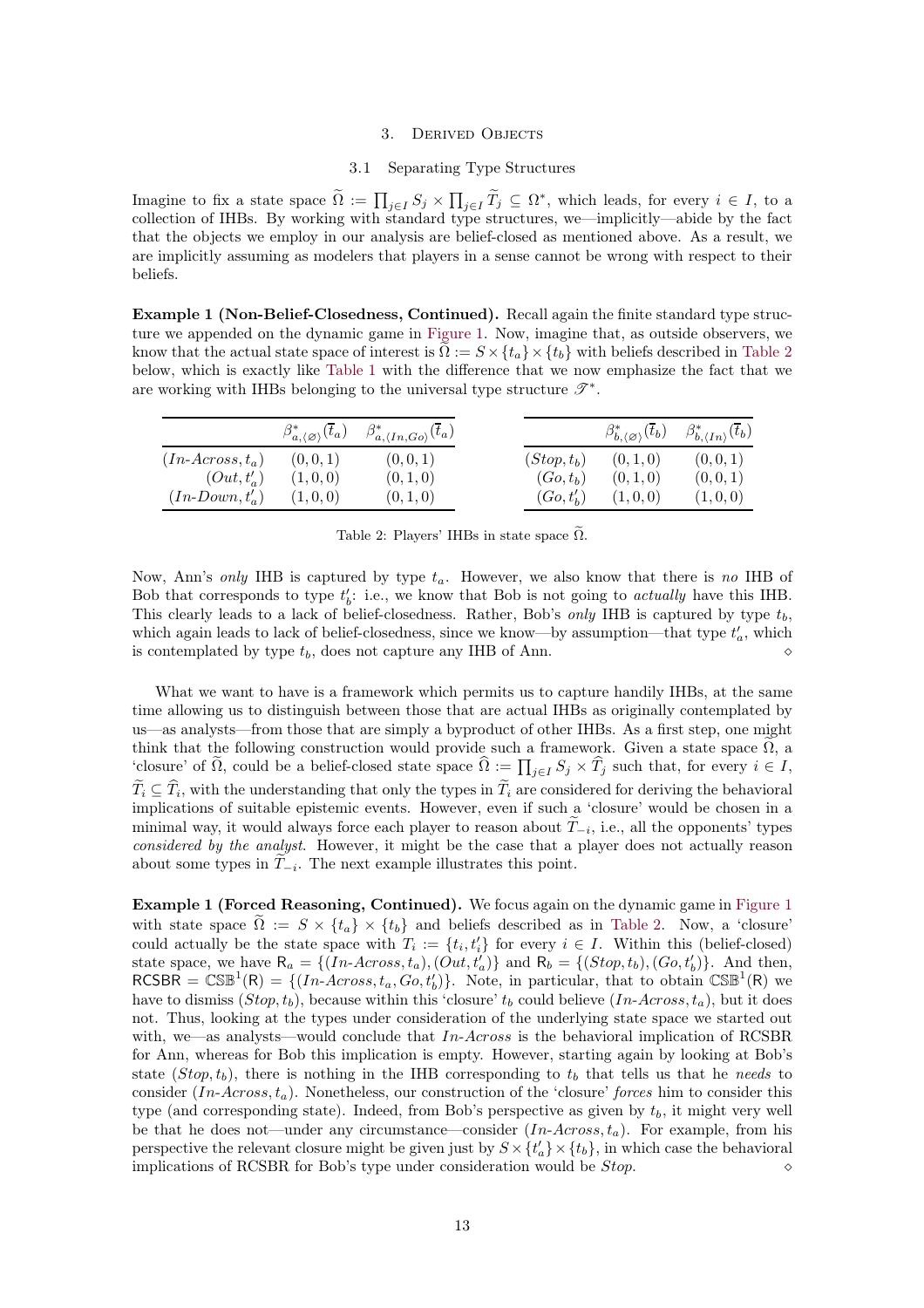<span id="page-13-0"></span>To allow for the possibility of players reasoning in a less comprehensive way than us as analysts (given what we consider possible), we need a definition of closure that could depend on each individual player. The definition that comes next achieves exactly this objective.

Definition 3.1 (Player-Specific Closure of a State Space). Given a state space  $\widetilde{\Omega}$  :=  $\prod_{j\in I}S_j\times \prod_{j\in I}\widetilde{T}_j$  and a player  $i\in I$ , a closure of  $\widetilde{\Omega}$  for player i, denoted  $\textsf{cl}_i(\widetilde{\Omega})$ , is a beliefclosed state space  $\widetilde{\Omega}^i := \prod_{j \in I} S_j \times T_j^i$  such that  $\widetilde{T}_i \subseteq T_i^i$ , where:

- $\widetilde{T}_i$  is the set of real types for player i,
- $T_i^c := T_i^i \setminus \widetilde{T}_i$  is her set of imaginary types.

A player-specific closure  $\text{cl}_i(\tilde{\Omega})$  is degenerate if  $\mathcal{T}_i^c = \emptyset$  and is non-degenerate otherwise.

<span id="page-13-2"></span>Remark 3.1 (Expressibility, Existence, and Uniqueness). Given a state space  $\tilde{\Omega}$  and a player  $i \in I$ , the following hold:

- 1)  $cl_i(\widetilde{\Omega})$  exists;
- 2)  $cl_i(\widetilde{\Omega})$  is compact (a fortiori measurable);
- 3)  $cl_i(\widetilde{\Omega})$  is not necessarily unique.

Regarding Point (1) in [Remark 3.1,](#page-13-2) for example, the universal state space is one such a separating closure by appropriately classifying the IHBs in those that correspond to real types and those that correspond to the imaginary ones. Concerning Point (2), compactness follows from [Remark 2.2.](#page-10-5) Finally, with respect to Point (3), which concerns the—potential—multiplicity of separating closures for a given state space, for example, if the state space is belief-closed, then it would be its own separating closure with  $T_i^c = \emptyset$ .

It is now most natural to provide a definition of type structure stemming from [Definition 3.1](#page-13-0) that 'respects' the distinction between real and imaginary types. The next definition achieves exactly this point,

<span id="page-13-1"></span>Definition 3.2 (Separating Type Structure). Fix a state space  $\widetilde{\Omega}$ , a player  $i \in I$ , and player i's separating closure  $\mathsf{cl}_i(\tilde{\Omega})$ . The separating type structure induced from the closure  $\mathsf{cl}_i(\tilde{\Omega})$  is the tuple

$$
\mathfrak{T}(\mathsf{cl}_i(\widetilde{\Omega})) := \langle (\mathcal{T}_j^i, \boldsymbol{\beta}_j^i)_{j \in I} \rangle,
$$

where  $\beta_j^i(t_j) := \beta_j^*(t_j)$ , for every  $t_j \in \mathcal{T}_j^i$  and  $j \in I$ . A separating type structure induced from the closure  $\mathsf{cl}_i(\tilde{\Omega})$  is degenerate whenever  $\mathsf{cl}_i(\tilde{\Omega})$  is degenerate.

When the closure  $\mathsf{cl}_i(\widetilde{\Omega})$  is clear from the context, since it should not lead to any confusion, we write  $\mathfrak{T}_i$  instead of  $\mathfrak{T}(\text{cl}_i(\tilde{\Omega}))$  and call it a separating type structure for player i (induced by  $\tilde{\Omega}$ ) or the corresponding (to  $\Omega$ ) separating type structure for player i, where it should be observed that  $\mathfrak{T}_i$  is a well-defined standard type structure by [Remark 2.2,](#page-10-5) because  $\mathsf{cl}_i(\widetilde{\Omega})$  is belief-closed. Given this notional convention, we introduce a notion of 'agreement' about the type structures within which each player reasons.

Definition 3.3 (Common Separating Type Structure). Given a state space  $\widetilde{\Omega}$ , a profile of corresponding separating type structures  $(\mathfrak{T}_j)_{j\in I}$  is a common separating type structure, denoted  $\mathfrak{T}, \textit{ if, for every } i,j,k \in I \textit{ and separating type structures } \mathfrak{T}_i \textit{ and } \mathfrak{T}_j,$ 

- $T_k^i = T_k^j$ ,
- $\beta_k^i(t_k) = \beta_k^j(t'_k)$ , for every  $t_k \in \mathcal{T}_k^i$  and  $t'_k \in \mathcal{T}_k^j$  such that  $t_k = t'_k$ .

Otherwise, the separating type structures are non-common.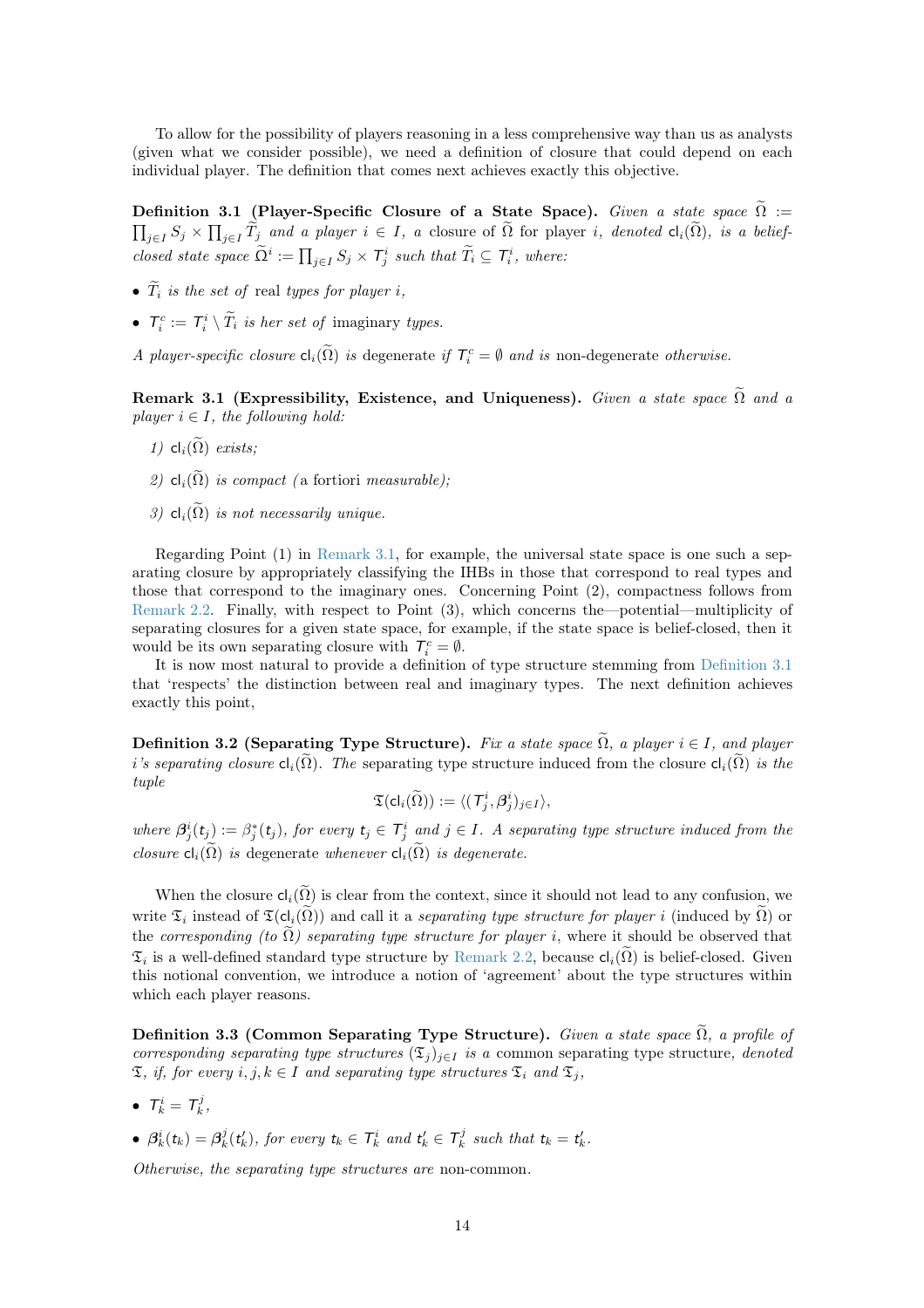<span id="page-14-1"></span>We now introduce a notational convention that should make particularly perspicuous the identification of real and imaginary types in specific examples.

Notation 1 (Bookkeeping within a Closure). Given  $i\in I$  and a closure  $\mathsf{cl}_i(\widetilde{\Omega}),$  we let  $\mathcal{T}_i^\heartsuit:=\widetilde{T}_i$ and  $\mathcal{T}_i^{\spadesuit} := \mathcal{T}_i^c$ , where we typically write  $t_i \in \mathcal{T}_i^{\phi}$ ,  $t_i^{\heartsuit} \in \mathcal{T}_i^{\heartsuit}$ , and  $t_i^{\spadesuit} \in \mathcal{T}_i^{\spadesuit}$  for arbitrary elements of these sets.

[Notation 1](#page-14-1) has the virtue of easing the notation and helping us keep track of different varieties of types, which—as already mentioned—here are IHBs. Indeed, to interpret [Definition 3.1](#page-13-0) and the corresponding notation just introduced, it is important to stress that the only types appearing in [Definition 3.1](#page-13-0) that do represent IHBs which we—as analysts—assume a player  $i$  actually to hold are those represented by types in  $\mathcal{T}_i^{\heartsuit}$ : all the remaining types, i.e., those in  $\mathcal{T}_i^{\spadesuit}$  and  $\mathcal{T}_{-i}^i$ , are IHBs that are a *byproduct* of the implicit context player  $i$  considers in her reasoning process.

Example 1 (Separating Type Structure, Continued). As usual, we focus again on the dynamic game in [Figure 1.](#page-0-0) Now, if we consider state space  $\Omega := S \times \{t_a\} \times \{t_b\}$  with beliefs described as in [Table 2,](#page-12-1) for every  $i \in I$ , we obtain a degenerate and non-common separating type structure. Indeed, by focusing on an arbitrary  $i \in I$ , we let  $t_i^{\heartsuit} = t_i$  and  $t_i^{\spadesuit} = t_i'$ , with  $\mathcal{T}_i^i := \{t_i^{\heartsuit}\}\$ and  $\mathcal{T}_j^i := \{t_j^{\spadesuit}\}\$ , for  $j \neq i$ . On the contrary, if we focus on the state space  $\Omega := S \times \{t_a\} \times \{t_b\}$  with beliefs described as in the table that follows, we obtain a non-degenerate and common separating type structure.

|                    | $\beta^*_{a,\langle\varnothing\rangle}(\overline{t}_a)$ | $\beta^*_{a,\langle In,Go\rangle}(\overline{t}_a)$ |                | $\beta^*_{b,\langle\varnothing\rangle}(\overline{t}_b)$ | $\beta^*_{b,\langle In \rangle}(\overline{t}_b)$ |
|--------------------|---------------------------------------------------------|----------------------------------------------------|----------------|---------------------------------------------------------|--------------------------------------------------|
| $(In-Across, t_a)$ | (0,1)                                                   | (0,1)                                              | $(Stop, t_b)$  | (0,1)                                                   | (1,0)                                            |
| $(Out, t'_a)$      | (1,0)                                                   | (0,1)                                              | $(Go, t'_{h})$ | (1,0)                                                   | (1,0)                                            |

Indeed, by focusing on an arbitrary  $i \in I$ , by letting  $t_i^{\heartsuit} = t_i$  and  $t_i^{\spadesuit} = t'_i$ , we obtain  $\mathcal{T}_i^i := \{t_i^{\heartsuit}, t_i^{\clubsuit}\}$ and  $\mathcal{T}_j^i := \{t_i^{\heartsuit}, t_j^{\spadesuit}\},$  for  $j \neq i$ . Now, incidentally, we can go back to [Remark 3.1](#page-13-2) and observe that, for the non-belief-closed state space under scrutiny, we can produce two non-trivial separating closures, i.e., separating closures that are *not* the universal state space.

#### 3.2 Epistemic Events

To analyze the epistemic events of interest, fix a state space  $\tilde{\Omega}$  and a corresponding separating type structure  $\mathfrak{T}_i$  for every  $i \in I$ . As each  $\mathfrak{T}_i$  is just an instance of a standard type structure with a particular notational convention (from [Notation 1](#page-14-1) and [Remark 2.2\)](#page-10-5), we have the same modal operators at our disposal as in [Section 2.5](#page-9-7) and get the the usual epistemic events of  $R_i$ ,  $\mathbb{CSE}^m(R)$ , and RCSBR as previously introduced within such a type structure. However, rather crucially, these are not the events we are actually interested in, since they merge real and imaginary types. To separate the two, we introduce the following epistemic events, that are the actual focus of this work.

<span id="page-14-0"></span>Definition 3.4 (Player Dependent Real RmSBR & Real RCSBR). Given a state space  $\tilde{\Omega}$ , a player  $i \in I$ , and a corresponding separating type structure  $\mathfrak{T}_i$ ,  $\mathbb{CSE}^{\mathfrak{D},m}(\mathsf{R}) := \text{proj}_i \mathbb{CSE}^m(\mathsf{R}) \cap$  $(S_i \times T_i^{\heartsuit})$  is the event that captures player i's real RmSBR, for every  $m \in \mathbb{N}$ , with

$$
RCSBR_i^{\heartsuit} := \mathbb{CSB}_i^{\heartsuit, \infty}(R) := \bigcap_{\ell \ge 0} \mathbb{CSB}_i^{\heartsuit, \ell}(R) \tag{3.1}
$$

denoting the event capturing player *i*'s real RCSBR.

It important to observe that, whereas  $\mathsf{RCSBR}_i^\heartsuit$  crucially depends on the separating type structure  $\mathfrak{T}_i$  of player i, we keep this dependence notationally implicit.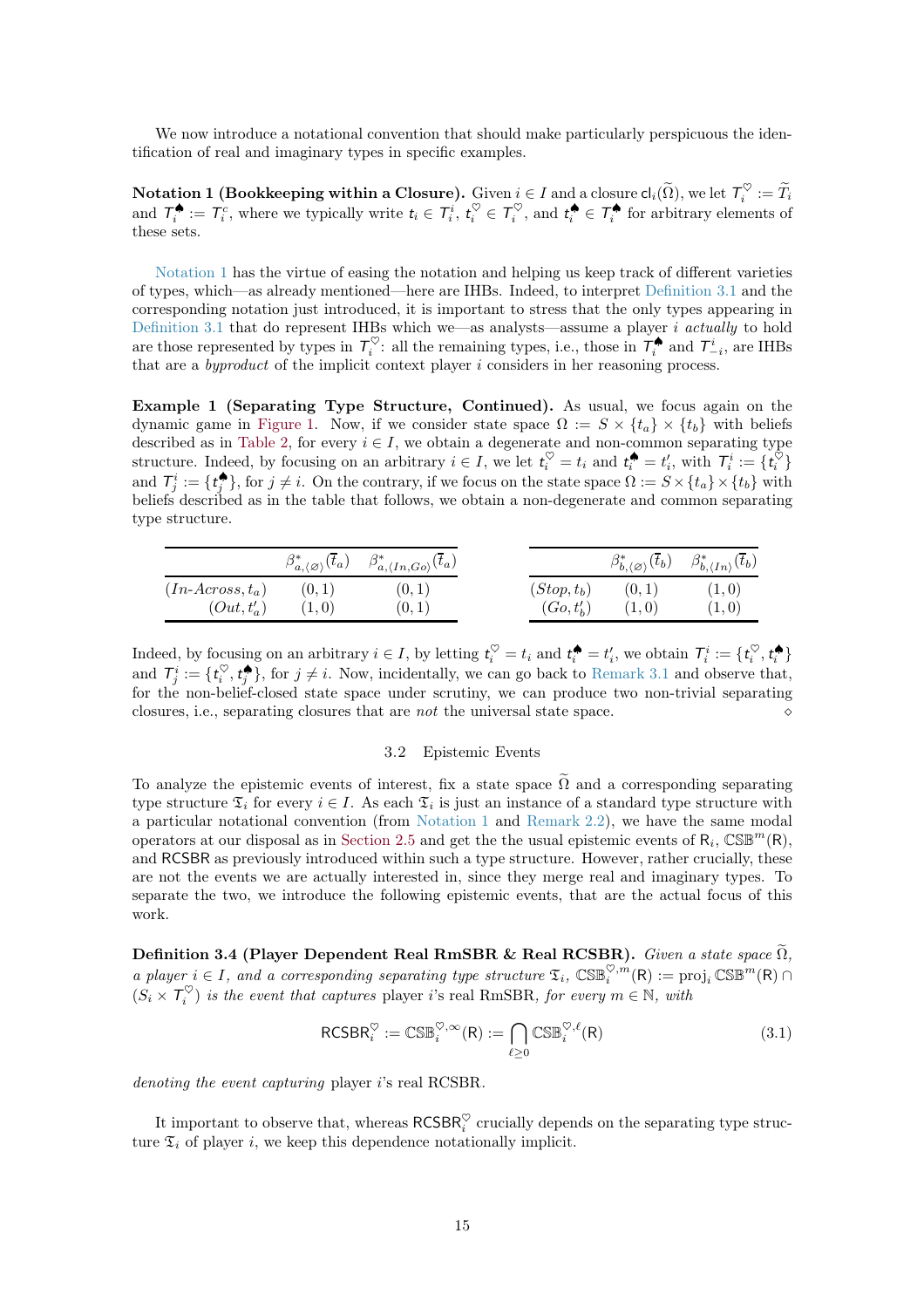<span id="page-15-5"></span>**Remark 3.2 (Expressibility).** For every  $i \in I$ ,  $\mathbb{CSE}^{\heartsuit,m}_{i}(\mathsf{R})$ , for every  $m \in \mathbb{N}$ , and  $\mathsf{RCSBR}^{\heartsuit}_{i}$  are measurable.[28](#page-15-3)

<span id="page-15-0"></span>Finally, we are able to link all the 'player dependent' reasoning back together to define the relevant epistemic notion from the analysts' perspective.

Definition 3.5 (Real RmSBR & Real RCSBR). Given a state space  $\Omega$  and a profile of corresponding separating type structures  $(\mathfrak{T}_j)_{j\in I}$ ,  $\mathbb{CSE}^{\heartsuit,m}(\mathsf{R}) := \prod_{j\in I} \mathbb{CSE}_j^{\heartsuit,m}(\mathsf{R})$  is the event that captures real RmSBR, for every  $m \in \mathbb{N}$ , with

$$
\text{RCSBR}^{\heartsuit} := \prod_{j \in I} \text{RCSBR}_j^{\heartsuit} \tag{3.2}
$$

<span id="page-15-2"></span>denoting the event that captures real RCSBR.

## 4. Characterization

Clearly, [Theorem 1](#page-10-2) would obtain automatically with a degenerate and common separating type structure. Although, our results cover this case, the interesting and novel parts are the ones about non-degenerate or non-common separating type structures.

Example 1 (Non-Degenerate & Common Separating Type Structure, Continued). Ad-dressing the dynamic game in [Figure 1,](#page-0-0) as previously done, we focus on the state space  $\widetilde{\Omega}:=S\times T^{\heartsuit}$ with  $T^{\heartsuit} := \{t_a^{\heartsuit}\} \times \{t_b^{\heartsuit}\}$  and beliefs described as in [Table 3](#page-15-4) below.

<span id="page-15-4"></span>

|                                                                                              | $\beta^*_{a,\langle\varnothing\rangle}(t_a)$ | $\beta^*_{a,\langle In,Go \rangle}(t_a)$ |                                                             | $\beta^*_{b, \langle \varnothing \rangle}(t_b)$ | $\beta^*_{b,\langle In \rangle}(t_b)$ |
|----------------------------------------------------------------------------------------------|----------------------------------------------|------------------------------------------|-------------------------------------------------------------|-------------------------------------------------|---------------------------------------|
| $(Out, t_a^{\heartsuit})$<br>$(In-Across,t_a^{\heartsuit})$<br>$(In-Down, t_a^{\heartsuit})$ | (0,1)<br>(0,1)<br>(0,1)                      | (1,0)<br>(1,0)<br>(1,0)                  | $(Stop, t_b^{\bullet})$<br>$(Go, t_h^{\tilde{\heartsuit}})$ | (1,0,0)<br>(1,0,0)                              | (0,1,0)<br>(0, 0, 1)                  |

Table 3: Players' IHBs in state space  $\widetilde{\Omega}$ .

For this state space, consider the non-degenerate and common separating type structure obtained by taking the type spaces  $T_a$  and  $T_b$  with beliefs as described in the tables. Within this separating type structure, we have  $RCSBR = \{ (Out, t_a^{\heartsuit}) \} \times \{ (Go, t_b^{\heartsuit}), (Stop, t_b^{\spadesuit}) \}$ . Thus, we have that proj<sub>s</sub> RCSBR<sup> $\heartsuit$ </sup> = {( $Out, Go$ )}  $\notin \mathcal{F}$ .

By the example, it is immediate to observe that FSBRSs fall short on providing a behavioral characterization of non-degenerate and common separating type structures. To find the answer, we have to look at the properties of  $RCSBR^{\heartsuit}$  in common separating type structures. Now, within a common separating type structure, if  $RCSBR^{\heartsuit}$  is nonempty, then it is nonempty for every player and—by definition—it s a subset of RCSBR, which implies that we necessarily have to get subsets of FSBRSs. However, not all the possible subsets can be obtained, as the fullness criterion of Condition (3) in [Definition 2.1](#page-6-2) is inherited too. To formalize this, we need an additional piece of notation: given a dynamic game  $\Gamma$ , an FSBRS  $F := \prod_{j \in I} F_j \in \mathcal{F}$ , a player  $i \in I$ , and a strategy  $s_i^* \in F_i$ , we let  $\mu_i^{s_i^*, F} \in \Delta^{\mathcal{H}_i}(S_{-i})$  denote a CPS that justifies  $s_i^*$  within F, i.e., a CPS satisfying Condition (1) and (2) in [Definition 2.1.](#page-6-2)

<span id="page-15-1"></span>**Definition 4.1 (Misaligned FSBRS).** Given a dynamic game  $\Gamma$ , a product set  $M := \prod_{j \in I} M_j \subseteq$ S is a misaligned FSBRS (henceforth, MFSBRS) if there exists an  $F = \prod_{j \in I} F_j \in \mathcal{F}$  such that for every  $i \in I$  and every  $s_i^* \in M_i$ :

1)  $s_i^* \in F_i$ , and

<span id="page-15-3"></span><sup>&</sup>lt;sup>28</sup>Note that  $\mathcal{T}_i^{\heartsuit}$  is measurable by assumption and proj<sub>i</sub>  $\mathbb{CSE}^m(R)$  is closed (see [Battigalli & Siniscalchi](#page-22-1) [\(2002,](#page-22-1) Footnote 14, p.364).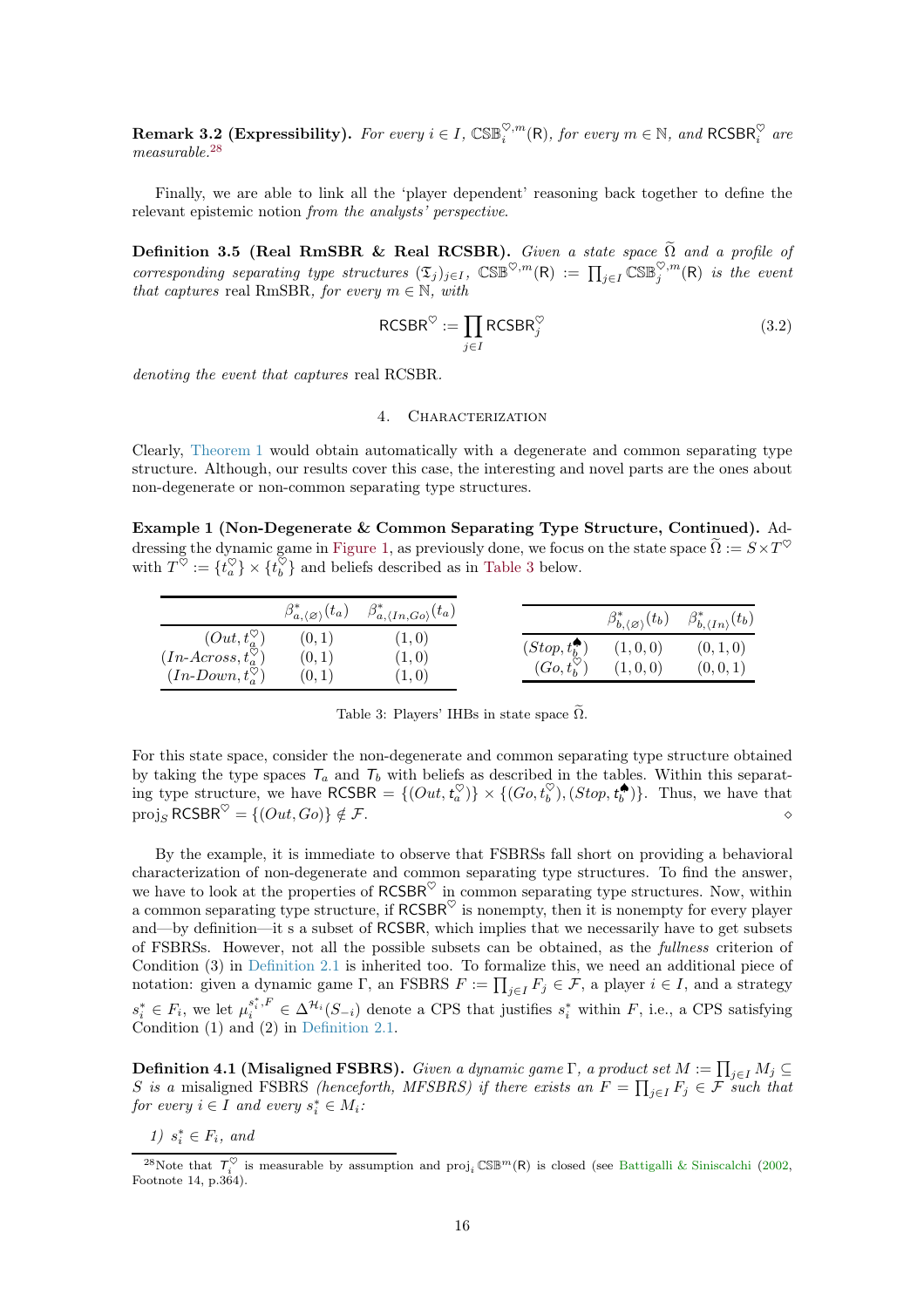2)  $s_i \in M_i$ , for every  $s_i \in \rho_i(\mu_i^{s_i^*,F})$  $\binom{s_i^*,F}{i},$ 

where  $\mu_i^{s_i^*,F}$  $i_i^{s_i,r}$  is as defined above and it is well-defined by Condition (1).

<span id="page-16-1"></span>As it has been for [Definition 2.1](#page-6-2) and [Definition 2.2,](#page-7-1) we now provide the player-specific counterpart of [Definition 4.1.](#page-15-1)

Definition 4.2 (Player-Specific MFSBRSs). Given a dynamic game  $\Gamma$  and a player  $i \in I$ , a set  $M_i \subseteq S_i$  is a player i's specific MFSBRS if there exists an  $M_{-i} := \prod_{j \in I \setminus \{i\}} M_j$  such that  $M_i \times M_{-i}$  is an MFSBRS.

In the following, given that we let  $\mathcal M$  denote the family of MFSBRSs of a dynamic game  $\Gamma$ , it is immediate to observe that the family of player *i*'s specific MFSBRSs, denoted  $\mathcal{M}_i$ , is captured by

$$
\mathcal{M}_i := \{ M_i \in \wp(S_i) \mid \exists M \in \mathcal{M} : \text{proj}_i M = M_i \},
$$

for every  $i \in I$ . As it is for the case of FSBRSs (as pointed out in [Section 2.3\)](#page-6-3), it is not necessarily the case that  $\prod_{j\in I} M_j \in \mathcal{M}$ . In what follows, we address this issue along with how MFSBRSs look like in general in our running example.

Example 1 (MFSBRS, Continued). For our running example, it is easy to see that

$$
\mathcal{M} = \{ \{In-Across\} \times \{Go\}, \{Out\} \times \{Stop\}, \{Out\} \times \{Go\}, \{Out\} \times \{Stop, Go\}, \{\emptyset\} \},
$$

with the player-specific MFBSBRs given by

$$
\mathcal{M}_a = \{ \{In-Across\}, \{Out\}, \{\emptyset\} \}, \n\mathcal{M}_b = \{ \{Stop\}, \{Go\}, \{Stop, Go\}, \{\emptyset\} \}
$$

Relative to F, one new set appears, namely,  $\{Out\} \times \{Go\}$ , which clearly shows some misalignment, because, if Ann would indeed believe that Bob plays  $Go$ , she should not play  $Out.$  Also, it is immediate to observe that  $\{In-Across\}\times\{Stop\} \notin \mathcal{M}$ , whereas  $\{In-Across\}\in \mathcal{M}_a$  and  $\{Stop\} \in$  $\mathcal{M}_b$ .

<span id="page-16-0"></span>Now, we are ready to state the main result of our paper, which links the notion of Real RCSBR in separating type structures to those of MFSBRSs and FSBRSs.

**Proposition 2.** Given a dynamic game  $\Gamma$ , a state space  $\widetilde{\Omega}$ , and a profile of corresponding separating type structures  $(\mathfrak{T}_i)_{i\in I}$ , the following hold.

- 1) Given the profile  $(\mathfrak{T}_j)_{j\in I}$ , proj<sub>S</sub> RCSBR<sup> $\heartsuit \in \prod_{j\in I} \mathcal{M}_j$ .</sup>
- 2) If  $(\mathfrak{T}_i)_{i\in I}$  is common, then  $\text{proj}_S \text{RCSBR}^{\heartsuit} \in \mathcal{M}$ .
- 3) If  $\mathfrak{T}_j$  is degenerate for every  $j \in I$ , then  $\text{proj}_S \, \text{RCSBR}^{\heartsuit} \in \prod_{j \in I} \mathcal{F}_j$ .
- 4) If  $(\mathfrak{T}_j)_{j\in I}$  is common and degenerate, then  $\text{proj}_S \text{RCSBR}^{\heartsuit} \in \mathcal{F}$ .

The results of [Proposition 2](#page-16-0) are concisely summarized in [Table 4:](#page-17-2) for example, the entry corresponding to "non-degenerate" and "non-common" corresponds to Part (1) of [Proposition 2.](#page-16-0)

The next two examples illustrate that [Proposition 2](#page-16-0) is tight, in the sense that, starting from the assumptions in Part  $(2)$  (resp., Part  $(3)$ ), we cannot get the stronger conclusion of Part  $(3)$ (resp., Part (4)). In doing so, incidentally, they also show how the outcomes  $\{Out\} \times \{Go\}$  and  ${In-Across} \times {Stop}$  are indeed compatible with RCSBR when we allow for misalignment of beliefs.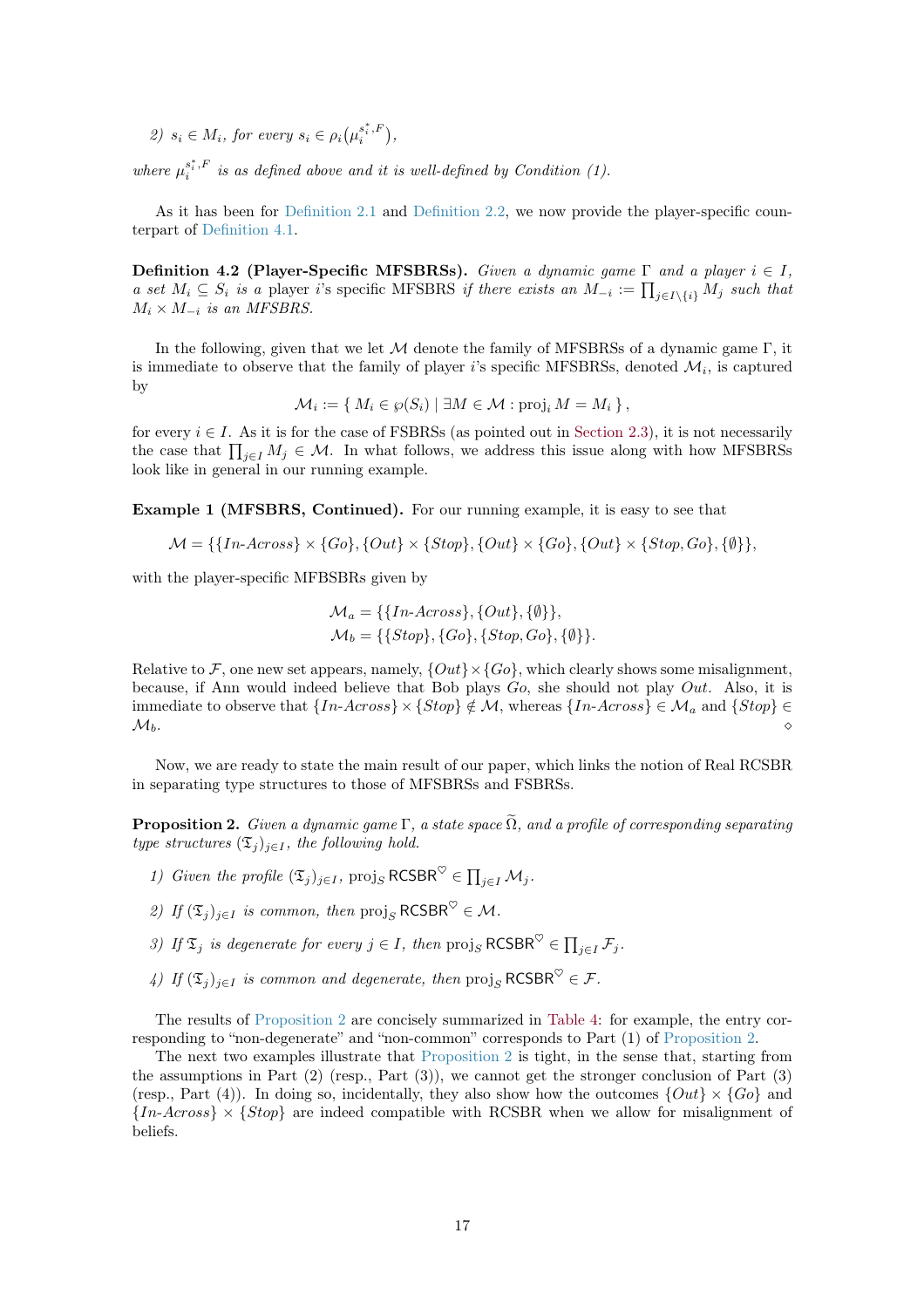|                | common | non-common                     |
|----------------|--------|--------------------------------|
| degenerate     |        | $\prod_{j\in I} \mathcal{F}_j$ |
| non-degenerate | М      | $\prod_{j\in I} M_j$           |

<span id="page-17-2"></span>Table 4: Behavioral implications of real RCSBR with varying assumptions about separating type structures.

Example 1 (Non-Degenerate & Common Separating Type Structure, Continued). We go back to the—already covered at the beginning of this section—case of a non-degenerate and common separating type structure by addressing the dynamic game in [Figure 1](#page-0-0) with state space  $\widetilde{\Omega} := S \times T^{\heartsuit}$  and beliefs described as in [Table 3.](#page-15-4) We already observed that in this case we have  $proj_S \, \text{RCSBR}^{\heartsuit} = \{ (Out, Go) \} \notin \mathcal{F}$ . However, we do have that  $proj_S \, \text{RCSBR}^{\heartsuit} = \{ (Out, Go) \} \in \mathcal{M}$ , as it should be according to Part  $(2)$  of [Proposition 2.](#page-16-0)

Example 1 (Degenerate & Non-Common Separating Type Structure, Continued). We study again the dynamic game in [Figure 1](#page-0-0) by focusing on the state space  $\tilde{\Omega}' := S \times T'^{\heartsuit}$  with  $T'^{\heartsuit} := \{t_a^{\heartsuit}\} \times \{t_b^{\heartsuit}\}$  and types' beliefs as described in the table below, which is exactly like [Table 2](#page-12-1) with  $t_i^{\heartsuit} = t_i$  and  $t_i^{\spadesuit} = t_i'$  for every  $i \in I$ .

|                                   | $\beta^*_{a,\langle\varnothing\rangle}(t_a)$ | $\beta^*_{a,\langle In,Go \rangle}(t_a)$ |                            | $\beta^*_{b, \langle \varnothing \rangle}(t_b)$ | $\beta^*_{b,\langle In \rangle}(t_b)$ |
|-----------------------------------|----------------------------------------------|------------------------------------------|----------------------------|-------------------------------------------------|---------------------------------------|
| $(In-Across, t_{a}^{\heartsuit})$ | (0,0,1)                                      | (0, 0, 1)                                | $(Stop, t_b^{\heartsuit})$ | (0, 1, 0)                                       | (0,0,1)                               |
| $(Out,t_{a}^{\spadesuit})$        | (1,0,0)                                      | (0, 1, 0)                                | $(Go, t_k^{\heartsuit})$   | (0, 1, 0)                                       | (0,0,1)                               |
| $(In-Down, t_a^{\bullet})$        | (1,0,0)                                      | (0, 1, 0)                                | $(Go, t_h^{\bullet})$      | (1,0,0)                                         | (1,0,0)                               |

For this state space, define Ann's separating type structure by setting  $\mathcal{T}_a^a := \{t_a^{\heartsuit}\}\$  and  $\mathcal{T}_b^a := \{t_b^{\spadesuit}\}\$ , whereas for Bob let  $\mathcal{T}_a^b := \{t_a^{\bigcirc}\}\$  and  $\mathcal{T}_b^b := \{t_b^{\heartsuit}\}\$ , with beliefs as given above. Note that both separating type structures are degenerate and non-common and according to Part (3) of [Proposition 2](#page-16-0) we should get  $proj_S RCSBR_i^{\heartsuit} \in \mathcal{F}_i$ . Indeed, it is immediate to verify that for Ann's separating type structure, we have  $\text{proj}_S \text{RCSBR}_a^{\heartsuit} = \{In-Across\}$ , whereas for Bob's we get proj<sub>S</sub> RCSBR<sup> $\heartsuit$ </sup> = {Stop}. Incidentally, this state space produces the outcome of the game mentioned in the introduction.

<span id="page-17-1"></span>The previous result is tight also in another sense: we have the usual 'epistemic characterization converse', which is in the spirit of Part  $(2)$  of [Theorem 1](#page-10-2) and delivers—along with [Proposition 2](#page-16-0) the characterization we are after.

#### **Proposition 3.** Given a dynamic game  $\Gamma$ , the following hold.

- 1) Let  $M_i \in \mathcal{M}_i$  be nonempty, for every  $i \in I$ . Then there exists a state space and a corresponding profile of finite separating type structures  $(\mathfrak{T}_j)_{j\in I}$  such that  $\text{proj}_S \text{RCSBR}^{\heartsuit} = \prod_{j\in I} M_j$ .
- 2) Let  $M \in \mathcal{M}$  be nonempty. Then there exists a state space and a corresponding finite common separating type structure  $\mathfrak T$  such that  $\text{proj}_S \, \text{RCSBR}^{\heartsuit} = M$ .
- 3) Let  $F_i \in \mathcal{F}_i$  be nonempty, for every  $i \in I$ . Then there exists a state space and a corresponding profile of finite and degenerate separating type structures  $(\mathfrak{T}_j)_{j\in I}$  such that  $\text{proj}_S \, \text{RCSBR}^{\heartsuit} = \prod_{j\in I} K_j$  $\prod_{i\in I} F_i$ .
- 4) Let  $F \in \mathcal{F}$  be nonempty. Then there exists a state space and a corresponding finite, degenerate, and common separating type structure  $\mathfrak T$  such that  $\text{proj}_S \text{RCSBR}^{\heartsuit} = F$ .

## 5. Non-Monotonic vs. Monotonic Reasoning

<span id="page-17-0"></span>It is immediate to establish that [Proposition 2](#page-16-0) and [Proposition 3](#page-17-1) cover static games when the focus is on the implications of Rationality and Common Belief in Rationality. However, there is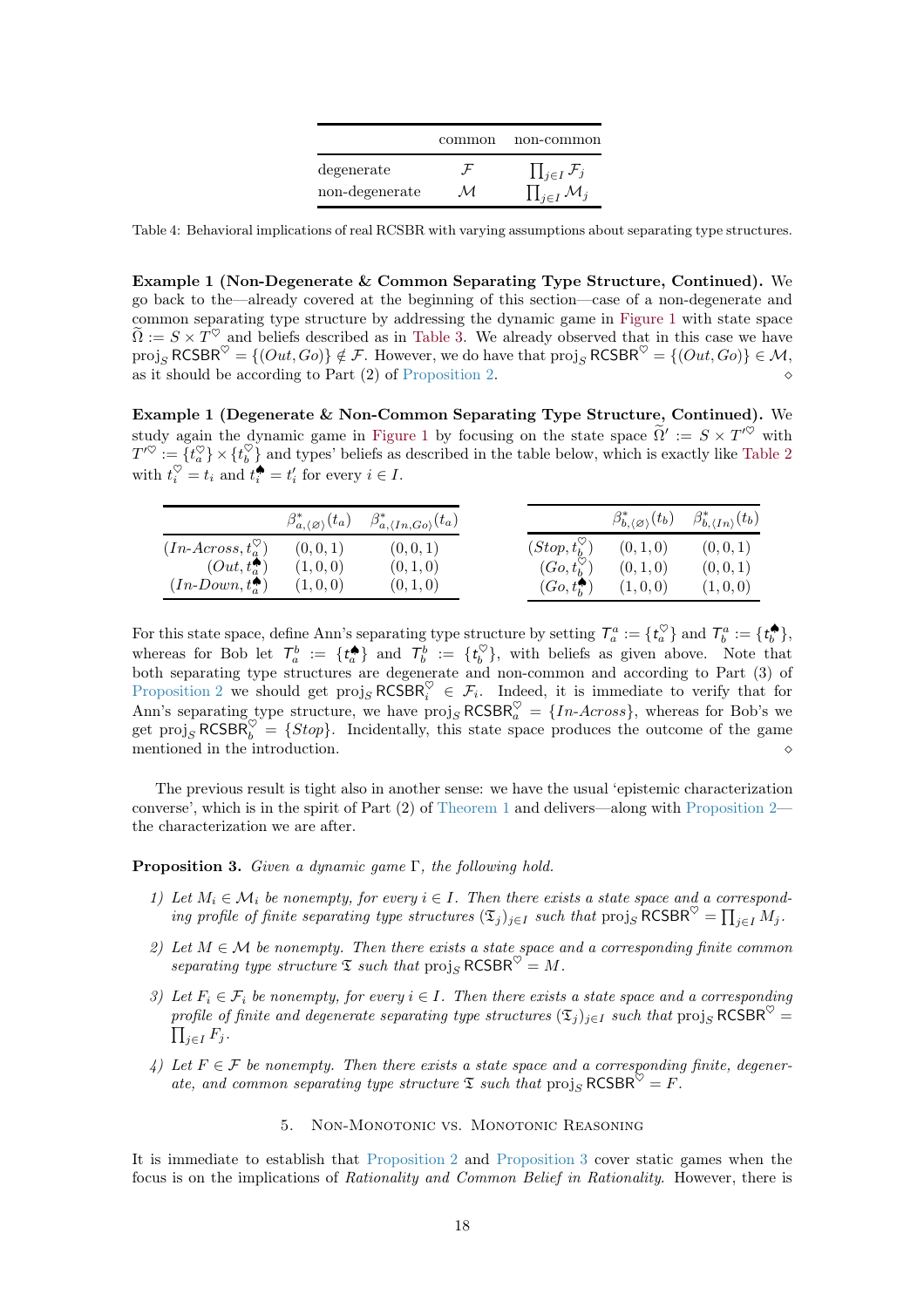<span id="page-18-4"></span>a significant difference between static games and dynamic games, whose origin has to be found in the different nature of reasoning that we can have in these classes of games when the focus is on the usage of the belief operator. In the remainder of this section we clarify this point.

Thus, first of all, as we point out in [Section 1.1,](#page-0-2) our focus on dynamic games and on type structures suited for their analysis allows us to easily compare our results to the corresponding results in the context of static games, since the latter are naturally a degenerate case of the representation we employ with  $H_i^{\emptyset} = \mathcal{H}_i = {\{\langle \emptyset \rangle\}}$ , for every  $i \in I$ . Thus, in particular, regarding interactive epistemology, we have that  $\beta_i := \beta_{i, \langle \emptyset \rangle}$  and  $\mathbb{B}_i := \mathbb{B}_{i, \langle \emptyset \rangle}$ , for every  $i \in I$ , with  $\mathbb{B}$ canonically defined, which allows us to introduce the *correct belief* operator  $\mathbb{CB}(E) := E \cap \mathbb{B}(E)$ , for every  $E \in \mathcal{A}(\Omega)$ . This in turn leads to  $\mathbb{CB}^m(\mathsf{R}) := \mathsf{R} \cap \bigcap_{k=0}^{m-1} \mathbb{B}(\mathbb{CB}^k(\mathsf{R}))$  and, finally, to  $RCBR := \mathbb{CB}^{\infty}(R) := \bigcap_{\ell \geq 0} \mathbb{CB}^{\ell}(R)$ , which captures Rationality and Common Belief of Rationality (henceforth, RCBR), where—naturally, given what is written above concerning best-replies—the notion of rationality for static games is a 'degenerate' version of the one for dynamic games. Now, [Brandenburger & Dekel](#page-22-3) [\(1987,](#page-22-3) Proposition 2.1, p.1396) show[29](#page-18-0) that, given a static game Γ:

- 1) for every standard type structure  $\mathscr{T}$ , proj<sub>S</sub> RCBR is a Full Best-Reply Set (henceforth, FBRS);
- 2) for every FBRS F, there exists a finite standard type structure  $\mathscr{T}$  such that proj<sub>S</sub> RCBR = F,

where a FBRS is a FSBRS as in [Definition 2.1,](#page-6-2) with the—obvious—caveat that Condition (2) boils down to belief, given the static nature of the setting. Also, [Tan & da Costa Werlang](#page-24-3) [\(1988,](#page-24-3) Theorems 5.1 & 5.3, p.378 & p.379) show that  $\text{proj}_S \, \text{RCBR} = \mathbb{R}^\infty$  in  $\mathscr{T}^*$ , where  $\mathbb{R}^\infty$  is defined as the set of correlated rationalizable strategy profiles of [Bernheim](#page-22-19) [\(1984\)](#page-22-19) and [Pearce](#page-23-0) [\(1984](#page-23-0)) (see [Osborne & Rubinstein](#page-23-13) [\(1994](#page-23-13), Definition 54.1, Chapter 4.1)).<sup>[30](#page-18-1)</sup>

The crucial aspect of the results described in the paragraph above is that in the static case we always have that  $F \subseteq \mathbb{R}^{\infty}$ , for every FBRS F, contrary to what happens with Strong Rationalizability and FSBRSs, as illustrated in Example  $1(FSBRSs)$  in Section  $2.3^{31}$  $2.3^{31}$  $2.3^{31}$  and recorded in [Remark 2.1.](#page-7-3) This is the result of the fact that Rationalizability is built on the notion of belief (and, in an epistemic framework, on the operator  $\mathbb{B}_i$ ), which is—as pointed out in [Section 2.2](#page-5-2) monotonic, whereas Strong Rationalizability is based on the notion of strong belief (and, in an epistemic framework, on the operator  $\mathbb{S}\mathbb{B}_i$ , which does not satisfy monotonicity—again as pointed out in [Section 2.2.](#page-5-2) Thus, adapting our characterizations (i.e., [Proposition 2](#page-16-0) and [Proposition 3\)](#page-17-1) to the static case, we would not get any further predictions beyond  $\mathbb{R}^{\infty}$ , even when allowing players to have misaligned beliefs. However, the tightness of our result carries over to static games too, as illustrated next.

<span id="page-18-3"></span>Example 2 (Static game). We now focus on the static game in [Figure 2.](#page-18-3) It can be easily verified that  $\{U\}\times\{R\}$  is not a FBRS.

|     |                | Bob |    |
|-----|----------------|-----|----|
|     |                |     | R. |
|     | $\overline{U}$ |     |    |
| Ann | М              |     |    |
|     |                |     |    |

Figure 2: A static game.

We let  $T_i := \{t_i^{\heartsuit}, t_i^{\spadesuit}, t_i^{\heartsuit}\}\text{, for every } i \in I$ , with beliefs described by the following tables.

<span id="page-18-0"></span><sup>&</sup>lt;sup>29</sup>The original formulation in [Brandenburger & Dekel](#page-22-3) [\(1987](#page-22-3), Proposition 2.1, p.1396) is based on a different framework from the one employed here, which is the one of [Dekel & Siniscalchi](#page-23-5) [\(2015](#page-23-5), Theorem 12.1, p.635). To see the relation between the two, see [Dekel & Siniscalchi](#page-23-5) [\(2015,](#page-23-5) Theorem 12.3, p.639).

<span id="page-18-1"></span><sup>30</sup>And, of course, it coincides with Strong Rationalizability, whenever the latter is applied on a static game (considered as a degenerate dynamic game).

<span id="page-18-2"></span><sup>&</sup>lt;sup>31</sup>[Battigalli & Friedenberg](#page-22-0) [\(2012](#page-22-0)) use the dynamic game known as "Battle of the Sexes with an Outside of Option" to show non-monotonic reasoning. The reader is referred to their exposition and, in particular, to their Examples 3 and 4 at pages 63–64, for more details about non-monotonicity.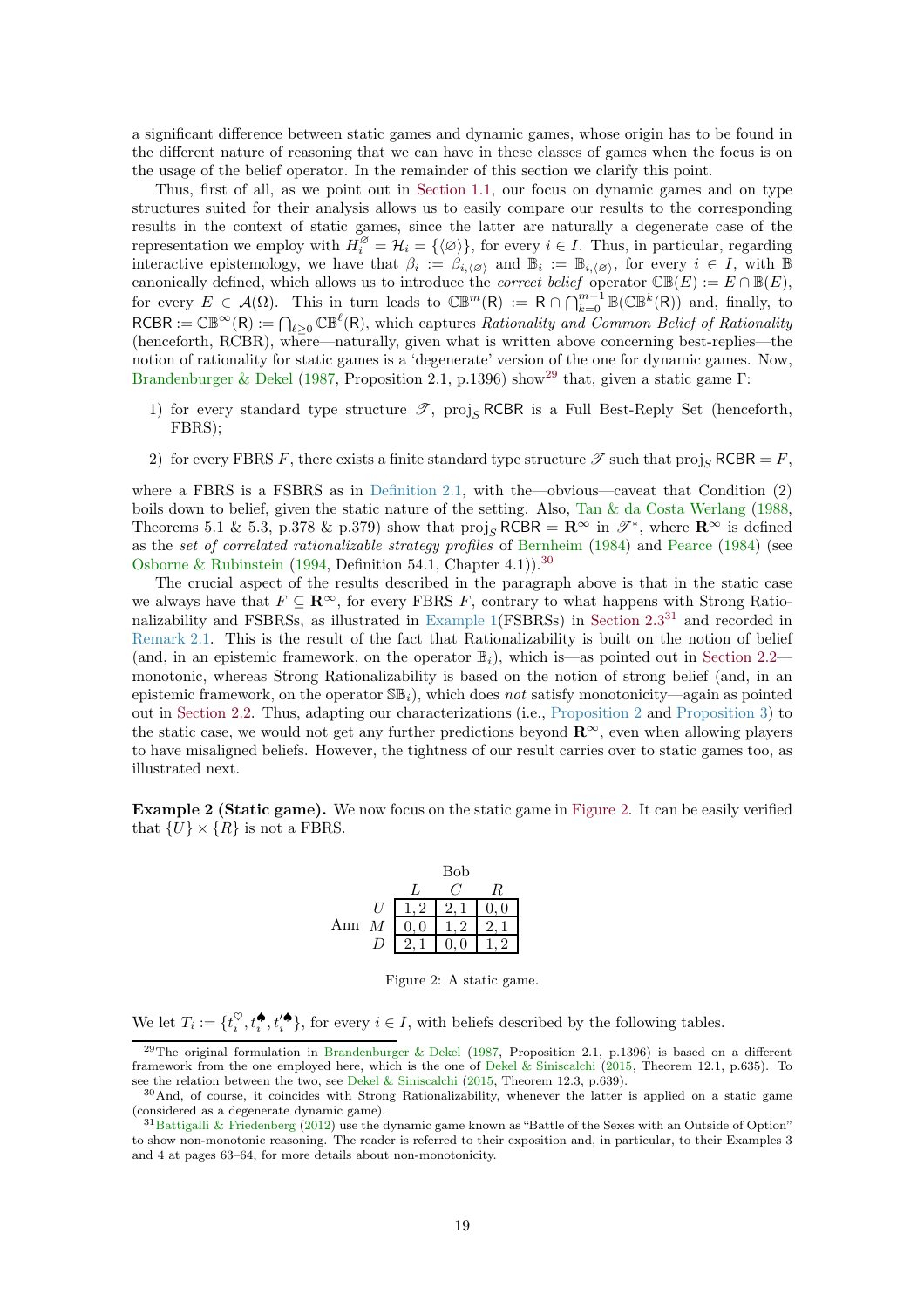<span id="page-19-3"></span>

|                                        | $\beta_a^*(t_a)$                    |                                        | $\beta_h^*(t_b)$                    |
|----------------------------------------|-------------------------------------|----------------------------------------|-------------------------------------|
|                                        | $(U, t_a^{\heartsuit})$ $(0, 1, 0)$ |                                        | $(L, t_h^{\spadesuit})$ $(1, 0, 0)$ |
| $(M, t_a^{\spadesuit})$ $(0, 0, 1)$    |                                     | $(C, t'^{\spadesuit}_{b})$ $(0, 1, 0)$ |                                     |
| $(D, t'^{\spadesuit}_{a})$ $(1, 0, 0)$ |                                     | $(R, t_h^{\heartsuit})$ $(0, 0, 1)$    |                                     |

Now, we focus on the state space  $\widetilde{\Omega}'' := S \times T''^{\heartsuit}$ , with  $T''_i{}^{\heartsuit} := \{t_i^{\heartsuit}\}$  for every  $i \in I$ , where following our convention—we have that  $t_i^{\heartsuit} \in T_i''^{\heartsuit}$  is the (only) actual IHB that player *i* holds, for every  $i \in I$ . Taking the player-specific closure  $\mathfrak{T}_i$ , for every  $i \in I$ , we obtain the non-degenerate and common separating type structure with  $T_i := \{t_i^{\heartsuit}, t_i^{\spadesuit}, t_i^{\spadesuit}\}\$ , for every  $i \in I$ . In this common separating type structure, we have that all types belong to RCBR. As a result, we have that  $\text{proj}_{S_a} \text{RCBR}^{\heartsuit}_a = \{U\}$  and  $\text{proj}_{S_b} \text{RCBR}^{\heartsuit}_b = \{R\}.$  However, note that—in contrast to our leading example—here  $\text{proj}_{S_a} \text{RCBR}_i^{\heartsuit} \subseteq \mathbb{R}^{\infty}$ , since under RCBR there is no issue with monotonicity.  $\diamond$ 

In the example above, we only consider a *common* separating type structure, which, in a sense, is without loss of generality when there is no issue of non-monotonicity. We now clarify this crucial point. Under strong belief, we need to introduce player-specific closures to disentangle the players' reasoning from the assumptions made by the analyst: without these player-specific closures, players would be forced to reason about IHBs that only the analyst actually considers. Here, with static games and RCBR, we could instead dismiss player-specific closures, because we can always take the union across all the player-specific separating type structures to obtain one common separating type structure. Since (common) belief is monotonic, this union would not alter the way in which players reason and, in particular, it would not force them to reason in a specific manner either. Without monotonicity, such a union of type structures would on the contrary alter the reasoning.

Finally, it is important to clarify why we state above that the difference between static and dynamic games arises when the focus is on the usage of the belief operator. The reason lies in the nature of the assumption operator as typically defined in the literature on the epistemic analysis of Iterated Admissibility stemming from [Brandenburger et al.](#page-23-21) [\(2008\)](#page-23-21), hence, in the study of static games. Crucially, this modal operator presents a form of non-monotonic reasoning much in the same spirit of the strong belief operator, as emphasized in [Brandenburger & Friedenberg](#page-23-1) [\(2010,](#page-23-1) Section 8.3). Thus, the difference is not in the class of games per se, but rather on the tools employed to perform the epistemic analysis.

#### 6. Discussion

#### 6.1 On Player-Specific Type Structures

<span id="page-19-1"></span><span id="page-19-0"></span>[Brandenburger & Friedenberg](#page-23-1) [\(2010,](#page-23-1) Section 8.1) propose to study player-specific type structures, where type structures are introduced for every player with the understanding that they can be potentially different. The idea behind these objects is to capture lack of transparency between the players involved in a strategic interactions of the beliefs that are possible in a given type structure. As a matter of fact, our notions of separating closure (as in [Definition 3.1\)](#page-13-0) and of separating type structure (as in [Definition 3.2\)](#page-13-1) can be interpreted as generalizations of this idea in a parsimonious way. Indeed, if we have a profile of separating type structures  $(\mathfrak{T}_j)_{j\in I}$ , where  $\mathfrak{T}_i$  is degenerate for every  $i \in I$ , then we effectively have what they call player-specific type structures. This allows us to answer<sup>[32](#page-19-2)</sup> in the affirmative to a conjecture made in [Brandenburger & Friedenberg](#page-23-1) [\(2010](#page-23-1), Section 8.1, p.802), where it is stated that, contrary to non-monotonic reasoning, monotonic reasoning in its behavioral prediction is somewhat unaffected by lack of transparency. Indeed, interpreting our characterizations [\(Proposition 2](#page-16-0) and [Proposition 3\)](#page-17-1) for the static case as done in [Section 5,](#page-17-0) our analysis shows that, even allowing for more misalignment, the behavioral predictions for static games under RCBR never fall outside those provided by  $\mathbb{R}^{\infty}$ .

<span id="page-19-2"></span> $32$ The formal answer is given by Part (3) in our [Proposition 2](#page-16-0) and [Proposition 3](#page-17-1) when interpreted for RCBR in static games. See also [Section 5.](#page-17-0)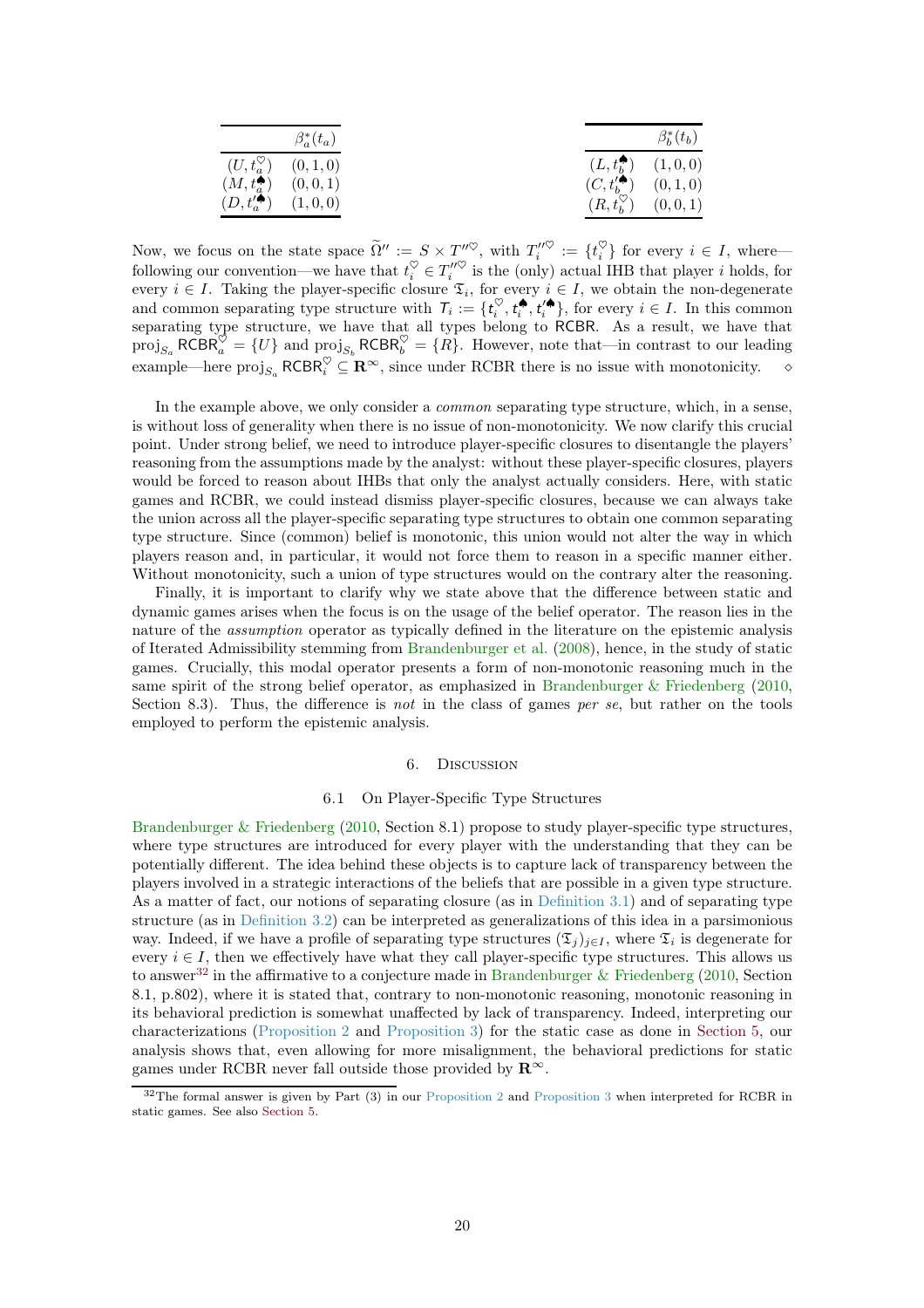#### 6.2 On the Notion of State Space

<span id="page-20-2"></span>Our definition of state space does not allow to restrict actual play. In principle, one could allow for such restrictions too, which are somewhat implicit in epistemic models  $\dot{a}$  la [Aumann](#page-22-11) [\(1987\)](#page-22-11). However, we refrain from doing so, because our interest lies in an analyst that considers certain players' IHBs and that wants to characterize the behavioral implications for these IHBs satisfying certain conditions. Thus, restricting play upfront would be against the very nature of our analysis.<sup>[33](#page-20-1)</sup>

#### 6.3 ∆-Restrictions

As it is well known from [Battigalli & Friedenberg](#page-22-0) [\(2012,](#page-22-0) Section 6), the relation between contextual assumptions as captured via standard type structures and FSBRSs can be also captured via socalled ∆-restrictions. Those are explicit restrictions on players' first order beliefs: in particular, the  $\Delta$  in the name stands for a profile  $\Delta := (\Delta_i)_{i \in I}$ , where  $\Delta_i \subseteq \Delta^{\mathcal{H}_i}(S_{-i})$ , for every  $i \in I$ . Crucially, ∆-restrictions are assumed to be transparent between the players. Hence, they cannot play any role in the present work, because by allowing for non-belief-closed state spaces such a transparency between the players might be lacking. However, with the equivalence of Battigalli  $&$  Friedenberg [\(2012,](#page-22-0) Section 6) in mind, starting with a profile of separating type structures  $(\mathfrak{T}_i)_{i\in I}$  one could associate them with player-specific  $\Delta$ -restrictions  $(\Delta^j)_{j\in I}$ . The interpretation then would be that player *i* is certain that the  $\Delta$ -restriction  $\Delta^i$  is transparent between all the players, but she might be wrong whenever there exists a  $j \in I \setminus \{i\}$  with  $\Delta^j \neq \Delta^i$ .

## **APPENDIX**

## A. PROOFS

<span id="page-20-0"></span>*Proof of [Proposition 2.](#page-16-0)* Fix a dynamic game Γ, a state space  $\tilde{\Omega}$ , and a profile of corresponding separating type structures  $(\mathfrak{T}_i)_{i\in I}$ .

- 1) If there exists an  $i \in I$  such that  $RCSBR_i^{\heartsuit}$  is empty, then the result follows immediately. Thus, assume that  $RCSBR_i^{\heartsuit}$  is nonempty for every  $i \in I$ . Hence, given a player  $i \in I$  with separating type structure  $\mathfrak{T}_i$ , from [Definition 3.4](#page-14-0) we have that proj<sub>j</sub> RCSBR relative to  $\mathfrak{T}_i$  is nonempty, for every  $j \in I$ . Now, from Part (1) of [Theorem 1,](#page-10-2) this in turn implies that for every  $i \in I$  with separating type structure  $\mathfrak{T}_i$  there exists an  $F^i := \prod_{j \in I} F^i_j \in \mathcal{F}$ , with  $F^i_j \in \mathcal{F}_j$ for every  $j \in I$ , such that  $proj_S RCSBR = F^i$  relative to  $\mathfrak{T}_i$ . This, in turn, induces the existence of an  $(F^j)_{j\in I} \in \mathcal{F}^I$ . Now, for every  $i \in I$  with separating type structure  $\mathfrak{T}_i$ , let  $M_i := \text{proj}_{S_i} \text{RCSBR}_i^{\heartsuit}$ , with  $\text{RCSBR}_i^{\heartsuit}$  obtained relative to the separating type structure  $\mathfrak{T}_i$ , and note that, by [Definition 3.5,](#page-15-0) we have  $M := \prod_{j \in I} M_j = \text{proj}_S \, \text{RCSBR}^{\heartsuit}$ . Thus, it remains to show that  $M_i \in \mathcal{M}_i$ , for every  $i \in I$ . Regarding Condition (1) of [Definition 4.1,](#page-15-1) since  $\mathsf{RCSBR}_i^{\heartsuit} \subseteq \mathsf{RCSBR}_i$ , we have that  $M_i \subseteq F_i^i$ . Finally, the fullness Condition (2) of [Definition 4.1](#page-15-1) is inherited from  $F_i^i \in \mathcal{F}_i$  as part of the FSBRS  $F^i$ .
- 2) Assume that  $(\mathfrak{T}_j)_{j\in I}$  is common, which allows to set  $\mathfrak{T} := (\mathfrak{T}_j)_{j\in I}$ . Following the arguments used to prove Part (1), we obtain a profile  $(F^j)_{j\in I} \in \mathcal{F}^I$ , which we simply refer to as  $F :=$  $\prod_{j\in I} F_j \in \mathcal{F}$  in light of the fact that  $F^i = F^j$  for every  $i, j \in I$  is an immediate consequence of  $\mathfrak T$  being a common separating type structure. Now, given that we let  $M := \text{proj}_S \, \text{RCSBR}^{\heartsuit}$ , it remains to show that  $M \in \mathcal{M}$ . Since  $\mathsf{RCSBR}_i^{\heartsuit} \subseteq \mathsf{RCSBR}_i$ , we have that  $M_i \subseteq F_i$ , establishing Condition (1) of [Definition 4.1.](#page-15-1) Finally, the fullness Condition (2) of [Definition 4.1](#page-15-1) is inherited from  $F_i \in \mathcal{F}_i$  as part of the FSBRS F.
- 3) Suppose  $\mathfrak{T}_i$  is degenerate for every  $i \in I$ . Thus, from Part (1) of [Theorem 1,](#page-10-2) we know that for every  $i \in I$ , proj<sub>S</sub> RCSBR  $\in \mathcal{F}$  within the separating type structure  $\mathfrak{T}_i$ . Furthermore, since  $\mathfrak{T}_i$ is degenerate, we have that  $RCSBR = RCSBR^{\heartsuit}$ . Hence, relative to the same separating type structure we have  $\text{proj}_{S_i}$  RCSBR<sup> $\heartsuit \in \mathcal{F}_i$  and the result follows from [Definition 3.5.](#page-15-0)</sup>
- 4) If  $(\mathfrak{T}_j)_{j\in I}$  is common and degenerate, the result follows directly from Part (1) of [Theorem 1.](#page-10-2)

<span id="page-20-1"></span> $33$ For a related point, see [Stalnaker](#page-24-4) [\(1998,](#page-24-4) Footnote 5, p.35).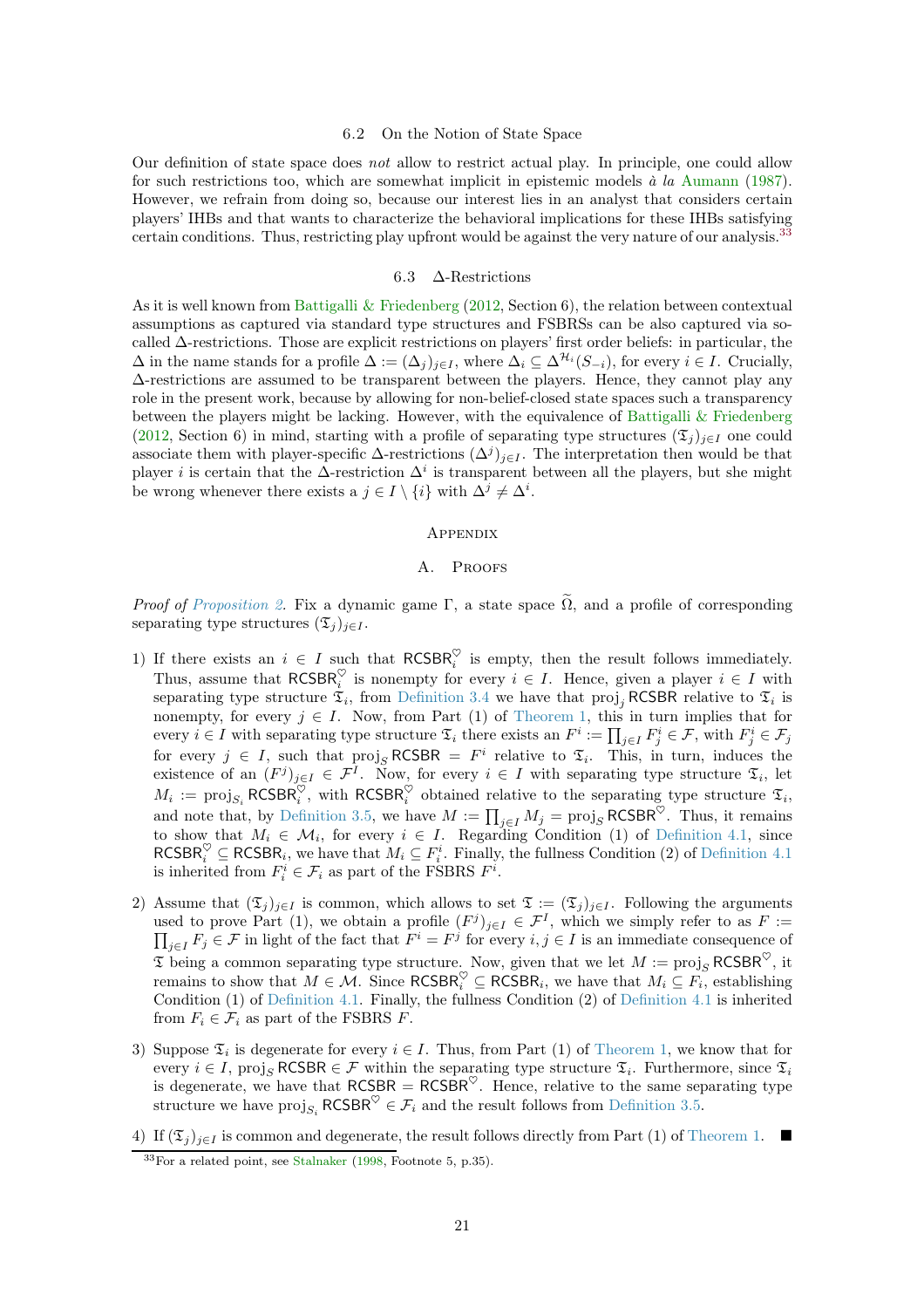Proof of [Proposition 3.](#page-17-1) Fix a dynamic game Γ.

1) Suppose  $M_i \in \mathcal{M}_i$  for every  $i \in I$ . By definition, for every  $i \in I$  there exists a profile  $(F_j^i)_{j \in I} \subseteq S$ such that: (1)  $M_i \subseteq F_i^i$ ; (2)  $F_j^i \in \mathcal{F}_j$ , for every  $j \in I \setminus \{i\}$ ; (3)  $F^i := F_i^i \times F_{-i}^i \in \mathcal{F}$ ; (4)  $F_i^i$ satisfies Condition (3) of [Definition 2.1](#page-6-2) relative to  $F^i$ . Let

$$
\mathscr{T}_i:=\langle (T_i^i,\beta_i^i),(T_j^i,\beta_j^i)_{j\in I\backslash\{i\}}\rangle
$$

denote the corresponding finite standard type structure that satisfies Part (2) in [Theorem 1,](#page-10-2) i.e., such that  $proj_S RCSBR = F^i$  relative to  $\mathcal{T}_i$ . Now, we are ready to construct a separating type structure  $\mathfrak{T}_i$  for every  $i \in I$  as follows, with the separating closure of the state space as an immediate consequence of this construction.

• Type spaces: For player  $i \in I$ , recalling that given our convention we always have  $T_i^i \subseteq T_i^*$ , we let

$$
\mathcal{T}^{\heartsuit,i}_i := \left\{ t^*_i \in T^i_i \mid \exists s_i \in M_i : s_i \in \rho_i(\mathsf{marg}_{S_{-i}} \beta^i_i(t^*_i)) \right\}
$$

and  $\mathcal{T}^{\spadesuit,i}_i := T^i_i \setminus \mathcal{T}^{\heartsuit,i}_i$ . For  $j \in I \setminus \{i\}$ , let  $\mathcal{T}^{\heartsuit,i}_j := T^i_j$  and  $\mathcal{T}^{\spadesuit,i}_j := \emptyset$ , where it has to be observed that this construction—naturally—involves non-redundant types only.

• Belief functions: For every  $i, j \in I$  and  $t_j \in \mathcal{T}_j^i$ , we let  $\beta_j^i(t_j) := \beta_j^*(t_j)$ .

Now, for this part it remains to prove that we have  $M_i = \text{proj}_{S_i} RCSBR_i^{\heartsuit}$  relative to the separating type structure  $\mathfrak{T}_i$  of player  $i \in I$  just constructed. First, consider  $s_i \in M_i$ . By construction, there exists  $t_i^* \in \mathcal{T}_i^{\heartsuit,i}$  such that  $s_i \in \rho_i(\text{marg}_{S_{-i}} \beta_i^i(t_i^*))$ . Furthermore, we have that  $t_i^* \in T_i^i$ , implying that  $(s_{i\lambda} t_i^*) \in \text{proj}_i \text{CSE}^m(\mathsf{R})$  for  $m \geq 1$  and  $m = \infty$ , which in turn implies that  $(s_i, t_i^*) \in \text{proj}_i \mathbb{CSE}^{\heartsuit, m}(R)$  for  $m \geq 1$ . Therefore, we have that  $(s_i, t_i^*) \in \text{RCSBR}_i^{\heartsuit}$ . Conversely, consider  $(s_i, t_i^*) \in \mathsf{RCSBR}_i^\heartsuit \subseteq \text{proj}_i \mathsf{RCSBR}$ . Thus,  $s_i \in F_i^i$ . Since,

$$
t_i^* \in \text{proj}_{\mathcal{T}_i} \, \text{RCSBR}_i^{\heartsuit} \subseteq \mathcal{T}_i^{\heartsuit, i},
$$

there exists a  $s_i^* \in M_i \subseteq F_i^i$  such that  $s_i^* \in \rho_i(\text{marg}_{S_{-i}} \beta_i^i(t_i^*))$ . If  $s_i^* = s_i$  we are done. If not, using the notation as introduced immediately before [Definition 4.1,](#page-15-1) note that there exists a  $\mu_i^{s_i^*,F^i}$  $\int_{i}^{s_i^*,F^i}$  such that  $\text{marg}_{S_{-i}} \beta_i(t_i^*) = \mu_i^{s_i^*,F^i}$  $s_i^{\varepsilon}, F^{\varepsilon}$ . Hence, since  $(s_i, t_i^*) \in \mathsf{R}_i^{\heartsuit}$ , we also have that  $s_i \in \rho_i(\mu_i^{s_i^*,F^i}$  $s_i^{s_i,r}$ , which, thanks to Condition (2) of [Definition 4.1,](#page-15-1) ensures that  $s_i \in M_i$ .

- 2) Assume that  $M \in \mathcal{M}$ . Thus, for every i and  $i' \in I$ , we can take  $(F_j^i)_{j \in I} = (F_j^{i'})$  $j^{i'}j_{j\in I}$  in the previous construction and *one* finite standard type structure  $\mathscr{T} := \langle (T_j, \beta_j)_{j \in I} \rangle$  as the one that satisfies Part (2) in [Theorem 1,](#page-10-2) i.e., such that  $\text{proj}_S RCSBR = F := \prod_{j \in I} \overline{F_j^i}$  for one (and all)  $i \in I$  relative to  $\mathscr{T}$ . Now, we are ready to construct a common separating type structures  $\mathfrak{T}$ as follows, with the separating closure of the state space as an immediate consequence of this construction.
	- Type spaces: For every  $i \in I$ , recalling that given our convention we always have  $T^i \subseteq T_i^*$ , we let

$$
\mathcal{T}^{\heartsuit}_i := \left\{\, t^*_i \in T_i \;\middle|\; \exists s_i \in M_i: s_i \in \rho_i(\text{marg}_{S_{-i}}\,\beta_i(t^*_i)) \,\right\}
$$

and  $\mathcal{T}_{i}^{\spadesuit} := T_{i} \setminus \mathcal{T}_{i}^{\heartsuit}$ .

• Belief functions: For every  $j \in I$  and  $t_j \in \mathcal{T}_j$ , we let  $\beta_j(t_j) := \beta_j^*(t_j)$ .

The rest of the proof of this part obtains exactly from the same steps employed to establish Part (1).

- 3) If  $F_i \in \mathcal{F}_i$  for every  $i \in I$ , then it has to be observed that, from the construction employed to establish Part (1), we get  $\mathcal{T}_{i}^{\spadesuit,i} = \emptyset$  for every  $i \in I$ . Hence, this makes all the constructed separating type structures degenerate.
- 4) If  $F \in \mathcal{F}$  the result follows directly from Part (2) in [Theorem 1,](#page-10-2) because the corresponding standard type structure obtained there can be seen as a finite, degenerate, and common separating type structure by appropriate labeling.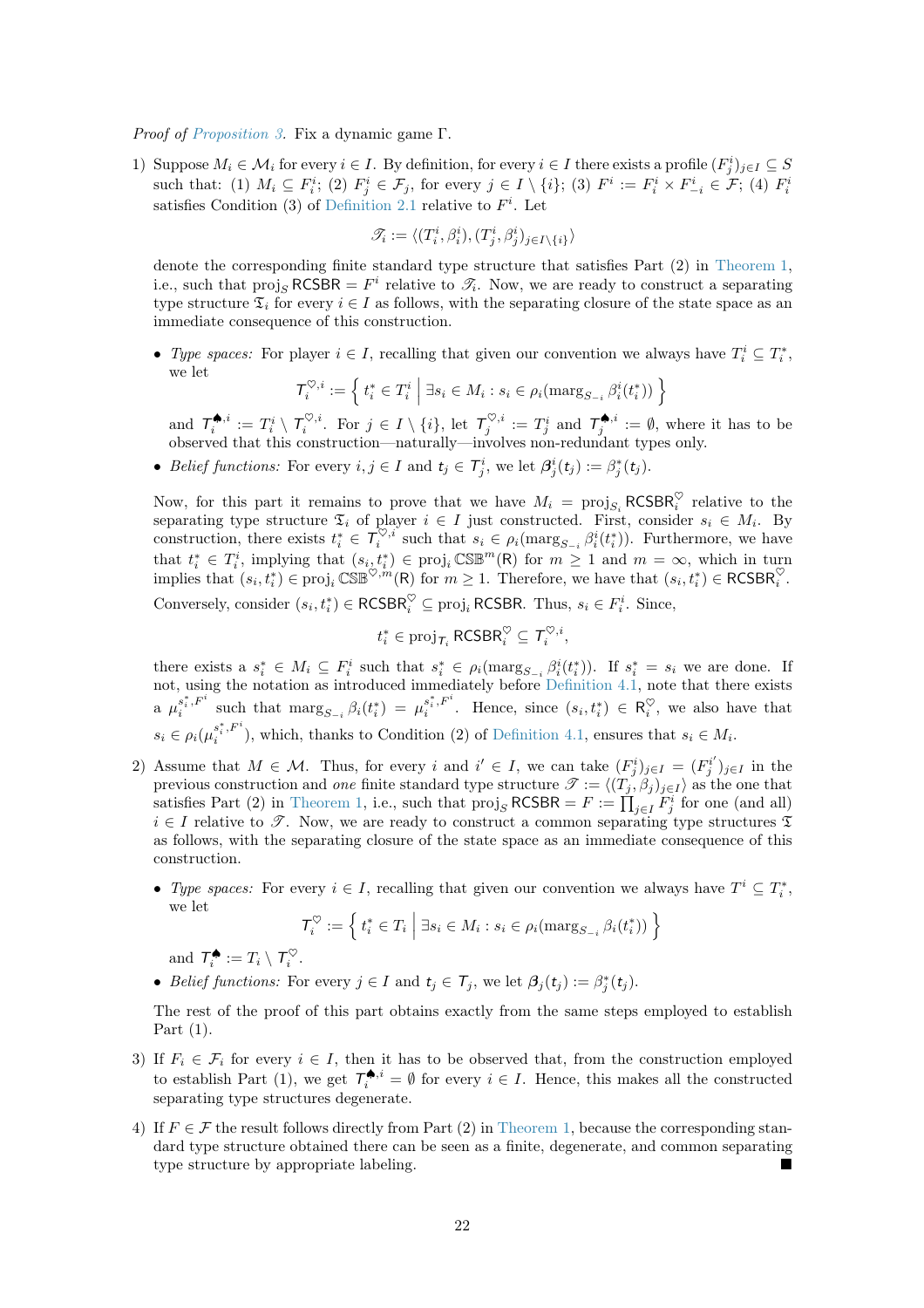#### **REFERENCES**

- <span id="page-22-11"></span>Aumann, R.J. (1987). Correlated Equilibrium as an Expression of Bayesian Rationality. Econometrica, 55, 1–18. [\[6,](#page-5-4) [21\]](#page-20-2)
- <span id="page-22-9"></span>Aumann, R.J., Brandenburger, A. (1995). Epistemic Conditions for Nash Equilibrium. Econometrica, 63, 1161–1180. [\[4\]](#page-3-1)
- <span id="page-22-13"></span>Basu, K., Weibull, J.W. (1991). Strategy Subsets Closed Under Rational Behavior. Economics Letters, 36, 141–146. [\[8\]](#page-7-4)
- <span id="page-22-12"></span>BATTIGALLI, P. (1996). Strategic Rationality Orderings and the Best Rationalization Principle. Games and Economic Behavior, 13, 178–200. [\[7\]](#page-6-4)
- <span id="page-22-2"></span> $-$  (1997). On Rationalizability in Extensive Form Games. Journal of Economic Theory, 74, 40–61. [\[2,](#page-1-5) [7\]](#page-6-4)
- <span id="page-22-4"></span>– (1999). Rationalizability in Incomplete Information Games. Technical report, European University Institute (Department of Economics). [\[2\]](#page-1-5)
- <span id="page-22-15"></span>BATTIGALLI, P., CORRAO, R., SANNA, F. (2020). Epistemic Game Theory without Type Structures: An Application to Psychological Games. Games and Economic Behavior, 120, 28–57. [\[9\]](#page-8-3)
- <span id="page-22-6"></span>BATTIGALLI, P., DE VITO, N. (2021). Beliefs, Plans, and Perceived Intentions in Dynamic Games. Journal of Economic Theory, 195, 105283. [\[2\]](#page-1-5)
- <span id="page-22-0"></span>BATTIGALLI, P., FRIEDENBERG, A. (2012). Forward Induction Reasoning Revisited. Theoretical Economics, 7, 57–98. [\[1,](#page-0-3) [2,](#page-1-5) [3,](#page-2-1) [4,](#page-3-1) [5,](#page-4-4) [7,](#page-6-4) [10,](#page-9-8) [11,](#page-10-6) [19,](#page-18-4) [21\]](#page-20-2)
- <span id="page-22-7"></span>Battigalli, P., Friedenberg, A., Siniscalchi, M. (Work in Progress). Epistemic Game Theory: Reasoning about Strategic Uncertainty. [\[2\]](#page-1-5)
- <span id="page-22-18"></span>BATTIGALLI, P., PRESTIPINO, A. (2013). Transparent Restrictions on Beliefs and Forward Induction Reasoning in Games with Asymmetric Information. The B.E. Journal of Theoretical Economics (Contributions), 13, 79–130. [\[10\]](#page-9-8)
- <span id="page-22-14"></span>BATTIGALLI, P., SINISCALCHI, M. (1999). Hierarchies of Conditional Beliefs and Interactive Epistemology in Dynamic Games. Journal of Economic Theory, 88, 188–230. [\[9,](#page-8-3) [10,](#page-9-8) [11,](#page-10-6) [12\]](#page-11-2)
- <span id="page-22-1"></span>(2002). Strong Belief and Forward Induction Reasoning. Journal of Economic Theory, 106, 356–391. [\[1,](#page-0-3) [3,](#page-2-1) [6,](#page-5-4) [11,](#page-10-6) [16\]](#page-15-5)
- <span id="page-22-5"></span>Ben-Porath, E. (1997). Rationality, Nash Equilibrium and Backward Induction in Perfect Information Games. Review of Economic Studies, 64, 23–46. [\[2,](#page-1-5) [9\]](#page-8-3)
- <span id="page-22-19"></span>Bernheim, D.B. (1984). Rationalizable Strategic Behavior. Econometrica, 52, 1007–1028. [\[19\]](#page-18-4)
- <span id="page-22-10"></span>Bohren, J.A., Hauser, D.N. (2021). Learning with Heterogeneous Misspecified Models: Characterization and Robustness. Econometrica, 89, 3025–3077. [\[5\]](#page-4-4)
- <span id="page-22-17"></span>BRANDENBURGER, A. (2003). On the Existence of a 'Complete' Possibility Structure. In Cognitive Processes and Economic Behavior (M. Basili, N. Dimitri, I. Gilboa, editors). Routledge, (pp. 30–34). [\[10\]](#page-9-8)
- <span id="page-22-8"></span>BRANDENBURGER, A., DANIELI, A., FRIEDENBERG, A. (2021). The Implications of Finite-Order Reasoning. Theoretical Economics, 16, 1605–1654. [\[2\]](#page-1-5)
- <span id="page-22-3"></span>BRANDENBURGER, A., DEKEL, E. (1987). Rationalizability and Correlated Equilibria. Econometrica, 55, 1391–1402. [\[2,](#page-1-5) [4,](#page-3-1) [19\]](#page-18-4)
- <span id="page-22-16"></span> $-$  (1993). Hierarchies of Beliefs and Common Knowledge. Journal of Economic Theory, 59, 189–198. [\[10\]](#page-9-8)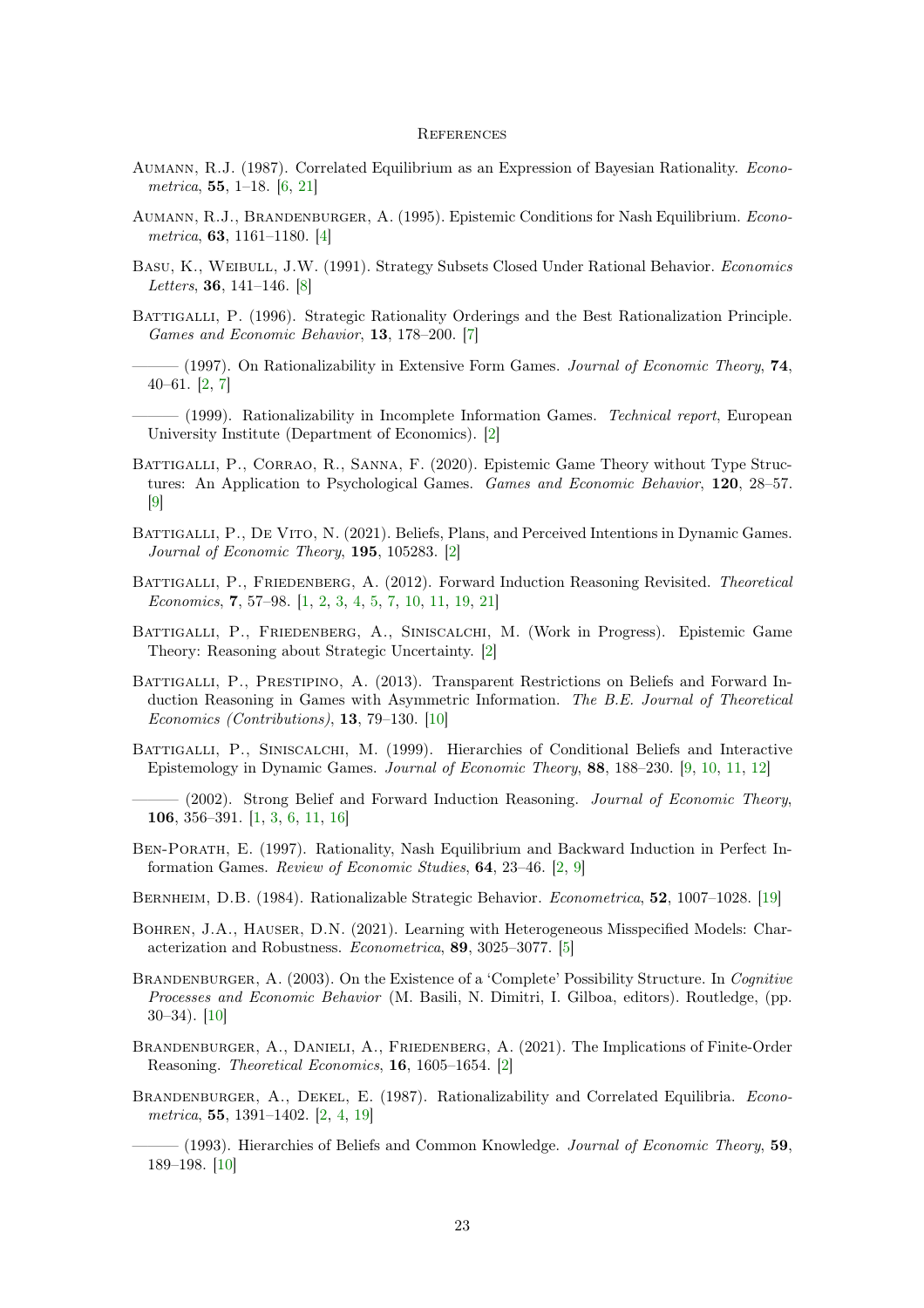- <span id="page-23-1"></span>BRANDENBURGER, A., FRIEDENBERG, A. (2010). Self-Admissible Sets. Journal of Economic Theory, 145, 785–811. [\[2,](#page-1-5) [4,](#page-3-1) [20\]](#page-19-3)
- <span id="page-23-21"></span>BRANDENBURGER, A., FRIEDENBERG, A., KEISLER, J.H. (2008). Admissibility in Games. Econometrica, 76, 307–352. [\[20\]](#page-19-3)
- <span id="page-23-4"></span>Catonini, E., Penta, A. (2022). Backward Induction Reasoning Beyond Backward Induction. TSE Working Paper. [\[2\]](#page-1-5)
- <span id="page-23-5"></span>DEKEL, E., SINISCALCHI, M. (2015). Epistemic Game Theory. In Handbook of Game Theory (H.P. Young, S. Zamir, editors), volume IV. North-Holland, Amsterdam. [\[2,](#page-1-5) [4,](#page-3-1) [8,](#page-7-4) [10,](#page-9-8) [19\]](#page-18-4)
- <span id="page-23-7"></span>Esponda, I., Pouzo, D. (2016). Berk-Nash Equilibrium: A Framework for Modeling Agents with Misspecified Models. Econometrica, 84, 1093–1130. [\[5\]](#page-4-4)
- <span id="page-23-8"></span>FRICK, M., IIJIMA, R., ISHII, Y. (2020). Misinterpreting Others and the Fragility of Social Learning. Econometrica, 88, 2281–2328. [\[5\]](#page-4-4)
- <span id="page-23-10"></span>FRIEDENBERG, A., MEIER, M. (2017). The Context of the Game. Economic Theory, 63(2), 347–386. [\[5\]](#page-4-4)
- <span id="page-23-9"></span>Fudenberg, D., Lanzani, G., Strack, P. (2021). Limit Points of Endogenous Misspecified Learning. Econometrica, 89, 1065–1098. [\[5\]](#page-4-4)
- <span id="page-23-16"></span>HAMMOND, P.J. (1994). Elementary Non-Archimedean Representations of Probability for Decision Theory and Games. In Patrick Suppes: Scientific Philosopher (P. Humphreys, editor), volume 1. Probability and Probabilistic Causality. Springer, Dordrecht. [\[6\]](#page-5-4)
- <span id="page-23-19"></span>Harsanyi, J.C. (1967-1968). Games with Incomplete Information Played by 'Bayesian' Players, I–III. Management Science, 14, 159–182, 320–334, 486–502. [\[9\]](#page-8-3)
- <span id="page-23-18"></span>KOHLBERG, E. (1990). Refinement of Nash Equilibrium: the Main Ideas. In *Game Theory and* Applications (T. Ichiishi, A. Neyman, Y. Tauman, editors). Academic Press, San Diego. [\[7\]](#page-6-4)
- <span id="page-23-17"></span>KOHLBERG, E., MERTENS, J.F. (1986). On the Strategic Stability of Equilibria. Econometrica, 54, 1003–1037. [\[7\]](#page-6-4)
- <span id="page-23-12"></span>KREPS, D.M., WILSON, R.B. (1982). Sequential Equilibria. *Econometrica*, **50**, 863–894. [\[5\]](#page-4-4)
- <span id="page-23-20"></span>MERTENS, J.F., ZAMIR, S. (1985). Formulation of Bayesian Analysis for Games with Incomplete Information. International Journal of Game Theory, 14, 1–29. [\[11\]](#page-10-6)
- <span id="page-23-15"></span>Myerson, R.B. (1986). Multistage Games with Communication. Econometrica, 54, 323–358. [\[6\]](#page-5-4)
- <span id="page-23-13"></span>OSBORNE, M.J., RUBINSTEIN, A. (1994). A Course in Game Theory. MIT Press. [\[5,](#page-4-4) [19\]](#page-18-4)
- <span id="page-23-0"></span>Pearce, D.G. (1984). Rationalizable Strategic Behavior and the Problem of Perfection. Econometrica, 52, 1029–1050. [\[2,](#page-1-5) [7,](#page-6-4) [19\]](#page-18-4)
- <span id="page-23-2"></span>Penta, A. (2015). Robust Dynamic Implementation. Journal of Economic Theory, 160, 280–316. [\[2\]](#page-1-5)
- <span id="page-23-6"></span>PEREA, A. (2012). *Epistemic Game Theory: Reasoning and Choice*. Cambridge University Press. [\[2\]](#page-1-5)
- <span id="page-23-3"></span> $-$  (2014). Belief in the Opponents' Future Rationality. Games and Economic Behavior, 83, 231–254. [\[2\]](#page-1-5)
- <span id="page-23-11"></span>PIERMONT, E., ZUAZO-GARIN, P. (2021). Heterogeneously Perceived Incentives in Dynamic Environments: Rationalization, Robustness and Unique Selections. Mimeo. [\[5\]](#page-4-4)
- <span id="page-23-14"></span>Rênyi, A. (1955). On a New Axiomatic Theory of Probability. Acta Mathematica Academiae Scientiarum Hungarica, 6, 285–335. [\[6\]](#page-5-4)